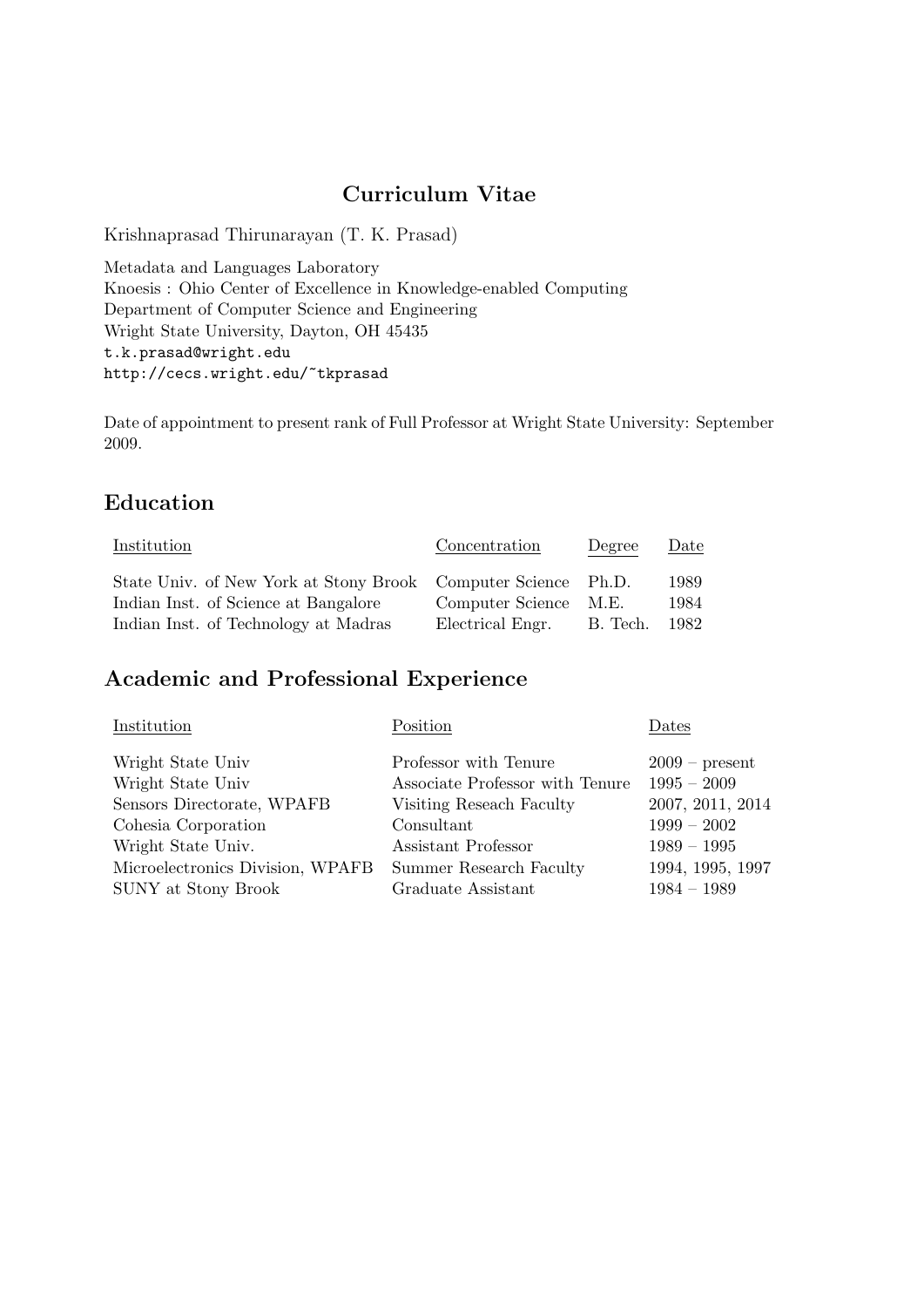### Honors and Awards

| Award                         | Year          |
|-------------------------------|---------------|
| 2nd Place Blue Sky Idea Award | 2019          |
| Outstanding Faculty Award     | $2014 - 2015$ |
| Technology Award              | 2012          |
| Achievement and Service Award | 2011          |
| Fritz J. Russ Award           | 2011          |
| Achievement and Service Award | 2009          |
| Outstanding Faculty Award     | $2007 - 2008$ |
|                               |               |

Also nominated for 2022 Wright State University Trustees' Award for Faculty Excellence.

#### Journal Articles

- Usha Lokala, Francois Lamy, Raminta Daniulaityte, Manas Gaur, Amelie Gyrard, Krishnaprasad Thirunarayan, Ugur Kursuncu, Amit Sheth: Drug Abuse Ontology to Harness Web-Based Data for Substance Use Epidemiology Research: Ontology Development Study, JMIR Public Health and Surveillance, 2022, DOI: 10.2196/24938
- Manas G, Aribandi V, Kursuncu U, Alambo A, Shalin V, Thirunarayan K, Beich J, Narasimhan M, Sheth A: Knowledge-Infused Abstractive Summarization of Clinical Diagnostic Interviews: Framework Development Study JMIR Ment Health 2021;8(5):e20865, PMID: 33970116, PMCID: 8145083, DOI: 10.2196/20865
- Manas Gaur, Vamsi Aribandi, Amanuel Alambo, Ugur Kursuncu, Krishnaprasad Thirunarayan, Jonanthan Beich, Jyotishman Pathak, Amit Sheth: Characterization of Time-variant and Time-invariant Assessment of Suicidality on Reddit using C-SSRS, PLoS ONE, 24 pages, 2021.
- Amit Sheth, and Krishnaprasad Thirunarayan: The Duality of Data and Knowledge Across the Three Waves of AI, IT Professional Magazine (Invited paper to commemorate the 75th Anniversary of IEEE Computer Society), 23 (3) April-May 2021.
- Shweta Yadav, Usha Lokala, Raminta Daniulaityte, Krishnaprasad Thirunarayan, Francois Lamy, and Amit Sheth: "When they say weed causes depression, but its your fav antidepressant": Knowledge-aware attention framework for relationship extraction. PLoS ONE 16(3): e0248299. 2021. https://doi.org/10.1371/journal.pone.0248299
- Amir Hossein Yazdavar, Mohammad Saeid Mahdavinejad, Goonmeet Bajaj, William Romine, Amit Sheth, Amir Hassan Monadjemi, Krishnaprasad Thirunarayan, John M. Meddar, Annie Myers, Jyotishman Pathak, and Pascal Hitzler: Multimodal mental health analysis in social media, PLoS ONE 15(4): e0226248. 2020. https://doi.org/10.1371/journal.pone.0226248.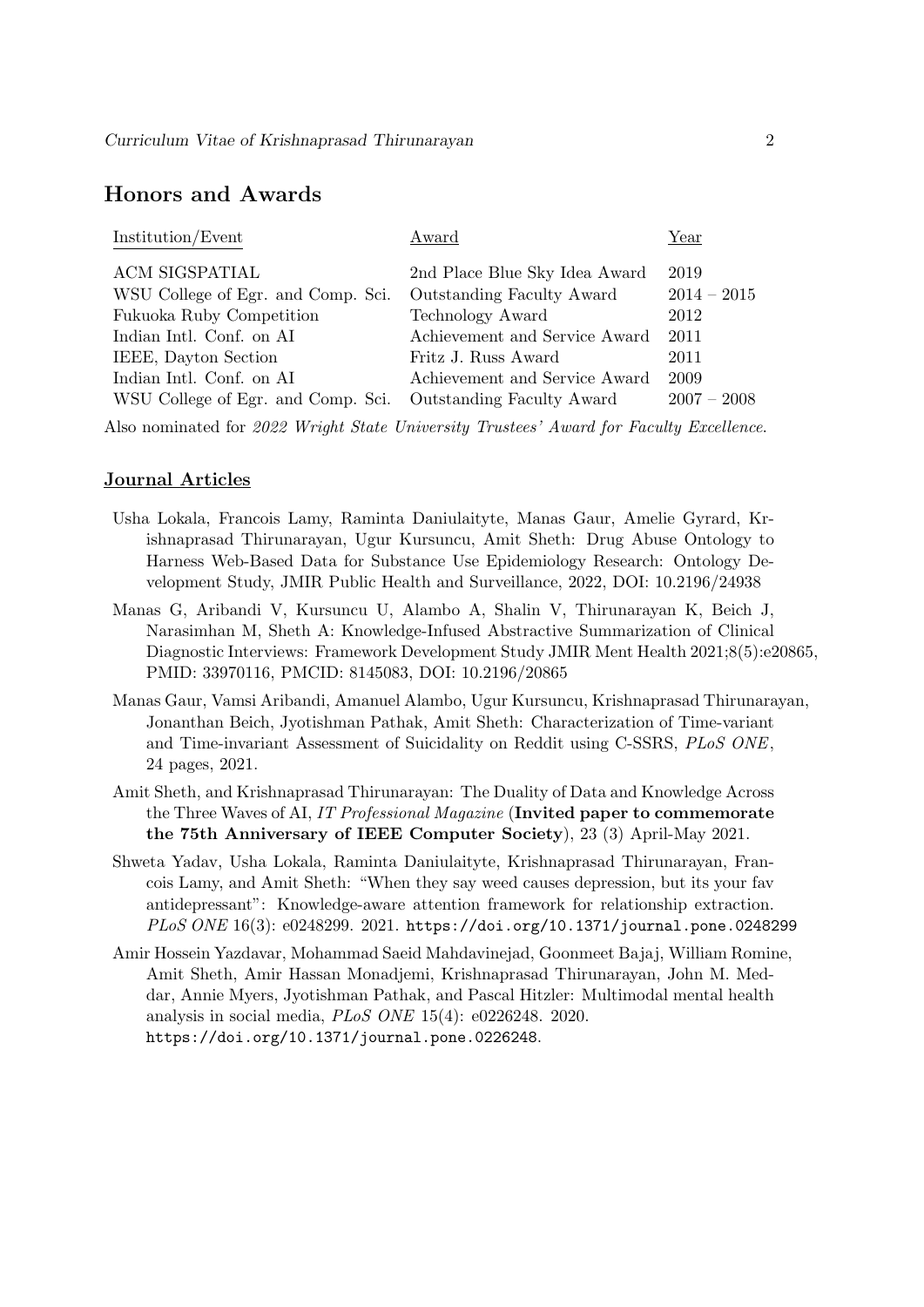- Saeedeh Shekarpour, Faisal Alshargi, Krishnaprasad Thirunarayan, Valerie L Shalin, Amit Sheth, and Mohammadreza Rezvan: Analyzing and learning the language for different types of harassment, PLoS ONE. 15(3):e0227330. 2020 doi:10.1371/journal.pone.0227330
- Revathy Venkataramanan, Krishnaprasad Thirunarayan, Utkarshani Jaimini, Dipesh Kadariya, Hong Yung Yip, Maninder Kalra, and Amit Sheth: Determination of Personalized Asthma Triggers from Multimodal Sensing and Mobile Application. Journal of Medical Internet Research (JMIR): Pediatrics and Parenting, 2(1):e14300, 2019. PubMed PMID: 31518318, PubMed Central PMCID: PMC6716491. DOI: 10.2196/14300
- Utkarshani Jaimini, Krishnaprasad Thirunarayan, Maninder Kalra,Revathy Venkataraman, Dipesh Kadariya, and Amit Sheth: "How is my Child's Asthma": Digital Phenotype and Actionable Insights for Pediatric Asthma. Journal of Medical Internet Research (JMIR): Pediatrics and Parenting, 1(2):e11988, 2018. PubMed PMID: 31008446, PubMed Central PMCID: PMC6469868. DOI: 10.2196/11988
- Utkarshani Jaimini, Tanvi Banerjee, William Romine, Krishnaprasad Thirunarayan, Amit Sheth and Maninder Kalra: "Investigation of an Indoor Air Quality Sensor for Asthma Management in Children", IEEE Sensors Letters, Vol. 1 (Issue 2), pp. 1-4, April 2017.
- R. Daniulaityte, F. Lamy, A. Smith, R. Nahhas, R. Carlson, K. Thirunarayan, S. S. Martins, E. W. Boyer, and A. Sheth: "Retweet to Pass the Blunt": Analyzing Geographic and Content Features of Cannabis-Related Tweeting Across the United States, Journal of Studies on Alcohol and Drugs, November 2017. (6 pages)
- R. Daniulaityte, L. Chen, F. Lamy, R. Carlson, K. Thirunarayan, and A. Sheth: "When 'bad' is 'good"': Identifying personal communication and sentiment in drug-related tweets. JMIR Public Health Surveillance, 2(2):e162, 2016. DOI: 10.2196/publichealth.6327
- P. Anantharam, P. Barnaghi, K. Thirunarayan, and A. Sheth: Extracting City Traffic Events from Social Streams, In: ACM Transactions on Intelligent Systems and Technology, Vol. 6(4), pp. 2-27, 2015. DOI:http://dx.doi.org/10.1145/0000000.0000000
- K. Thirunarayan and A. Sheth: Semantics-empowered Big Data Processing with Applications, In: AI Magazine, Vol. 36, No. 1, pp. 39-54, Spring 2015.
- D. Cameron, R. Kavuluru, T. C. Rindflesch, A. P. Sheth, K. Thirunarayan, O. Bodenreider, Context-Driven Automatic Subgraph Creation for Literature-Based Discovery. In: Journal of Biomedical Informatics, 54: 141-157 (2015).
- A. H. Ranabahu, M. Maximilian, A. Sheth, K. Thirunarayan, Application Portability in Cloud Computing: An Abstraction Driven Perspective, IEEE Transactions on Services Computing, Vol. 8(6), pp. 945-957, 2015. DOI: 10.1109/TSC.2013.25
- D. Cameron, A. P. Sheth, N. Jaykumar, G. Anand, K. Thirunarayan, G. A. Smith, A Hybrid Approach to Finding Relevant Social Media Content for Complex Domain Specific Information Needs. In: Journal of Web Semantics : Science, Services and Agents on the World Wide Web, 29: 39-52 (2014) NIHMS ID: NIHMS 652296.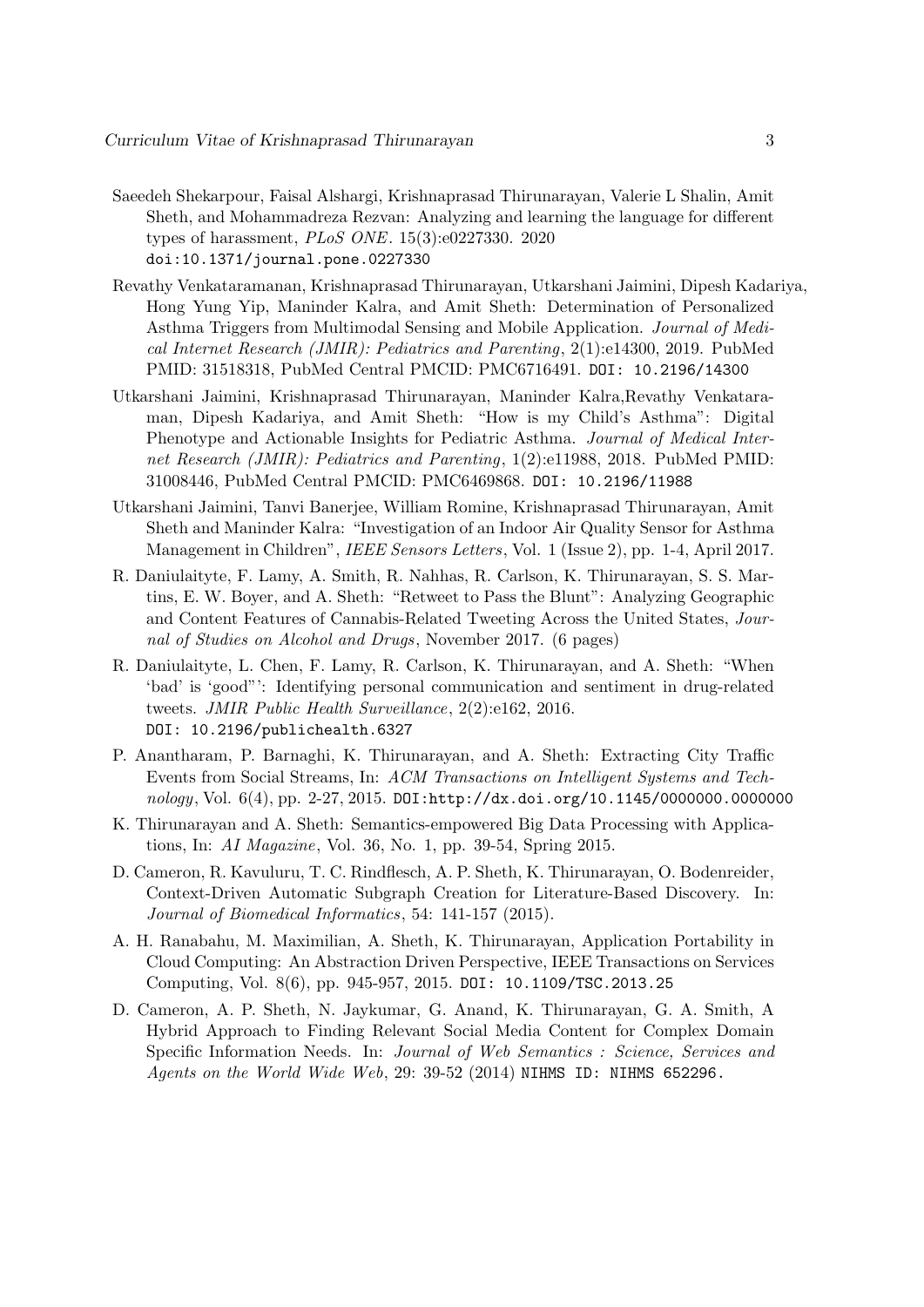- K.Thirunarayan, P. Anantharam, C. Henson, and A. Sheth, Comparative Trust Management with Applications : Bayesian Approaches Emphasis, Future Generation Computer Systems, Vol. 31, pp. 182-199, February 2014. http://dx.doi.org/10.1016/j.future.2013.05.006
- S. Perera, C. Henson, K. Thirunarayan, A. Sheth, and S. Nair, Semantics Driven Approach for Knowledge Acquisition from EMRs, Special Issue on Data Mining in Bioinformatics, Biomedicine and Healthcare Informatics, Journal of Biomedical and Health Informatics, Vol. 18, No.2, pp.515-524, March 2014, doi: 10.1109/JBHI.2013.2282125, PMID: 24058038.
- C. Arnold, J. Butts, and K Thirunarayan, Strategies for Combating Sophisticated Attacks, Journal of Information Warfare, Vol. 12, Issue 1, pp. 11-21, 2013.
- D. Cameron, O. Bodenreider, H. Yalamanchili, T. Danh, S. Vallabhaneni, K. Thirunarayan, A. P. Sheth, T. C. Rindflesch, A Graph-Based Recovery and Decomposition of Swanson's Hypothesis using Semantic Predications, Journal of Biomedical Informatics 46(2): 238-251, (2013). http://dx.doi.org/10.1016/j.jbi.2012.09.004 [PMID http://www.ncbi.nlm.nih.gov/pubmed/23026233] NIHMSID 411603.
- C. A. Henson, A. P. Sheth, and K. Thirunarayan: Semantic Perception: Converting Sensory Observations to Abstractions. IEEE Internet Computing, 16(2): 26-34 (2012)
- C. Henson, K. Thirunarayan, and A. Sheth: An Ontological Approach to Focusing Attention and Enhancing Machine Perception on the Web,  $Applied Ontology Journal, 6(4),$ pp. 345-376, 2011.
- K. Thirunarayan, and T. Immaneni: A Coherent Query Language for XML, Journal of Intelligent Information Systems, Volume 32, Number 2, pp. 139-162, April 2009.
- K. Cleereman, M. Cheatham, and K. Thirunarayan: Mechanisms for Improved Covariant Type-Checking, Journal of Computer Languages, Systems and Structures, Vol. 1, pp. 1-17, April 2008.
- K. Thirunarayan, and T. Immaneni: An XML-Based Approach to Handling Tables in Documents, Journal of Intelligent Systems, Vol. 17(1-3), pp. 215-228, 2008.
- K. Thirunarayan: On Embedding Machine-Processable Semantics into Documents, IEEE Transactions of Knowledge and Data Engineering, Vol. 17, No. 7, pp. 1014-1018, July 2005.
- K. Thirunarayan, A. Berkovich, and D. Sokol: An Information Extraction Approach to Reorganizing and Summarizing Specifications, In: Information and Software Technology Journal, Vol. 47, Issue 4, pp. 215-232, 2005.
- K. Thirunarayan, G. Kniesel, and H. Hampapuram, Simulating Multiple Inheritance and Generics in Java, In : Computer Languages, Vol. 25(4), pp. 189-210, 2001.
- K. Thirunarayan and R. L. Ewing, Structural Operational Semantics for a Portable Subset of Behavioral VHDL-93, In : Formal Methods in System Design, Vol. 18, pp. 69-88, 2001.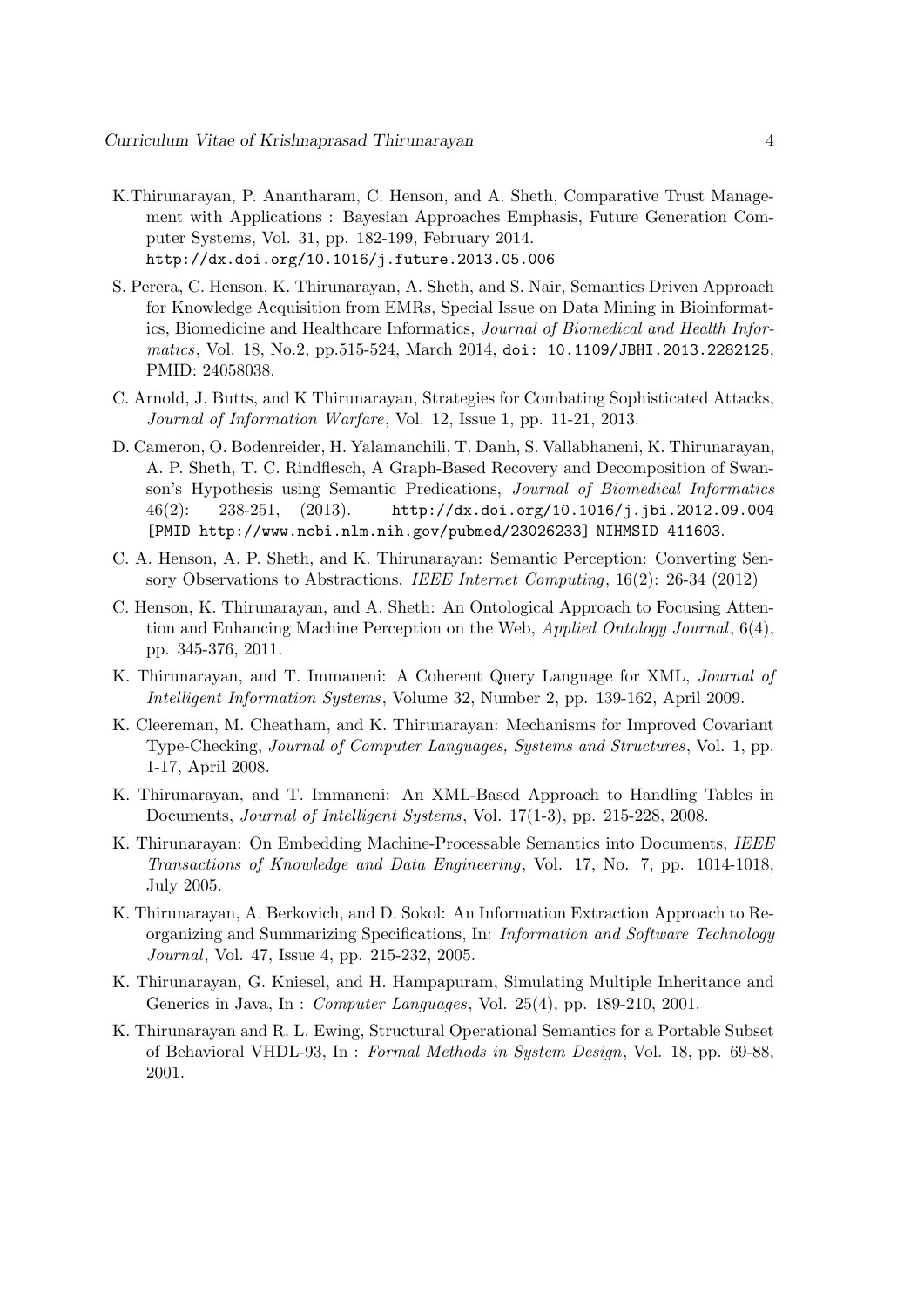- K. Thirunarayan, On the Relationship between Annotated Logic Programs and Nonmonotonic Formalisms, In: Journal of Experimental and Theoretical Artificial Intelligence, Vol. 7, pp. 391-406, Dec 1995.
- K. Thirunarayan, On the Equivalence of Upward and Downward Inheritance Reasoners, In: Annals of Mathematics and Artificial Intelligence, Vol. 15(2), pp. 239-256, Nov 1995.
- K. Thirunarayan, Local Theories of Inheritance, In: International Journal of Intelligent Systems, Vol. 10(7), pp. 617-645, Jul 1995.
- K. Thirunarayan, Locality in Inheritance Networks, In: Information Processing Letters, Vol. 46(6), pp. 263-268, Jul 1993.
- K. Thirunarayan and Michael Kifer, A Theory of Nonmonotonic Inheritance Based on Annotated Logic, Artificial Intelligence Journal, Vol. 60, pp. 23-50, Mar 1993.

(The abstract of the above paper also appears in Zentralblatt für Mathematik.)

- R. Ramesh, R. Verma, K. Thirunarayan and I.V. Ramakrishnan, Term Matching on Parallel Computers, In Journal of Logic Programming, Vol. 6, pp. 213-228, May 1989.
- K. Thirunarayan, On the Computability of Circumscription, In Information Processing Letters, Vol. 27, pp. 237-243, April 1988.

#### Popular Tutorials

K. Thirunarayan: Trust Management : Multimiodal Data Perspective. (71K views as of 05/11/2021)

https://bit.ly/3tyVhao

- K. Thirunarayan: Big Data Challenges and Trust Management. https://bit.ly/3bmBdln
- K. Thirunarayan: Semantics-enhanced Cyberinfrastructure for ICMSE. https://bit.ly/33BOq5m

#### Book - Research Monograph

Amit P. Sheth and Krishnaprasad Thirunarayan: Semantics Empowered Web 3.0: Managing Enterprise, Social, Sensor, and Cloud-based Data and Services for Advanced Applications. Synthesis Lectures on Data Management, Morgan & Claypool Publishers, 2012. (174 pages)

http://dx.doi.org/10.2200/S00433ED1V01Y201207DTM031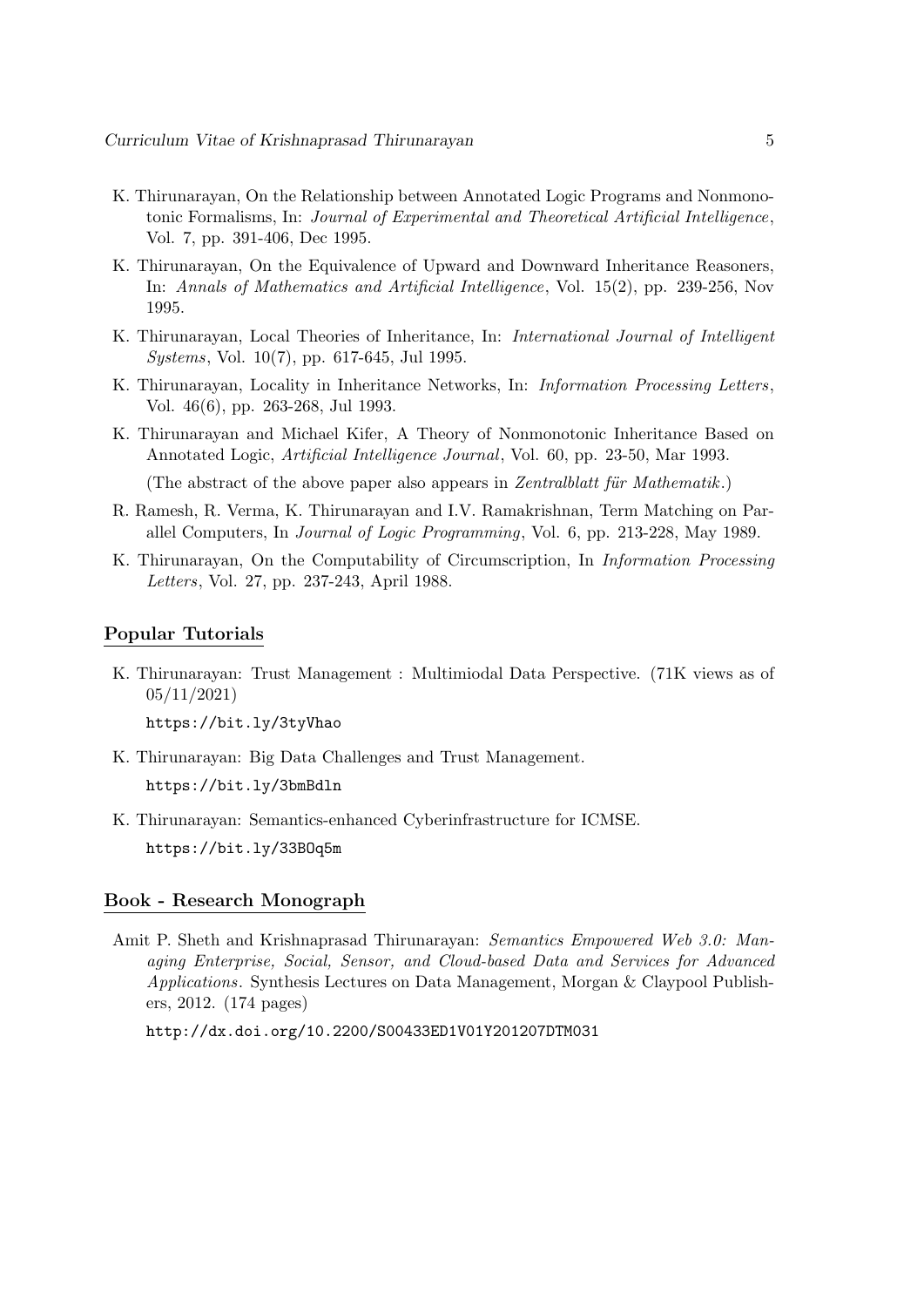Krishnaprasad Thirunarayan, Big Data and Trust: A Short Course, Veermata Jijabai Technological Institute, Mumbai, India, Dec 26 ? Dec 31, 2016. [Course Notes summarizing 6 days x 3 hr lectures]

#### Edited Books

- Marcelo Arenas, Oscar Corcho, Elena Simperl, Markus Strohmaier, Mathieu d'Aquin, Kavitha Srinivas, Paul Groth, Michel Dumontier, Jeff Heflin, Krishnaprasad Thirunarayan, Steffen Staab: The Semantic Web - ISWC 2015, 14th International Semantic Web Conference, Bethlehem, Pennsylvania, USA, October 11-15, 2015, Proceedings, Part I, Lecture Notes in Computer Science 9366, Springer 2015. ISBN 978-3-319-25006-9
- Marcelo Arenas, Oscar Corcho, Elena Simperl, Markus Strohmaier, Mathieu d'Aquin, Kavitha Srinivas, Paul Groth, Michel Dumontier, Jeff Heflin, Krishnaprasad Thirunarayan, Steffen Staab: The Semantic Web - ISWC 2015, 14th International Semantic Web Conference, Bethlehem, Pennsylvania, USA, October 11-15, 2015, Proceedings, Part II, Lecture Notes in Computer Science 9367, Springer 2015. ISBN 978-3-319-25009-0
- Abraham Bernstein, David R. Karger, Tom Heath, Lee Feigenbaum, Diana Maynard, Enrico Motto and Krishnaprasad Thirunarayan (Editors): Proceedings of the 8th International Semantic Web Conference (ISWC-2009), Washington DC, LNCS 5823, Springer-Verlag (Heidelberg), October 2009.
- Amit Sheth, Steffen Staab, Mike Dean, Massimo Paolucci, Diana Maynard, Timothy Finin and Krishnaprasad Thirunarayan: Proceedings of the 7th International Semantic Web Conference (ISWC-2008), Karlsruhe, LNCS 5318, Springer-Verlag (Heidelberg), October 2008.

#### Book Chapters

- Amelie Gyrard, Utkarshani Jaimini, Manas Gaur, Saeedeh Shekharpour, Krishnaprasad Thirunarayan, Amit Sheth: Reasoning Over Personalized Healthcare Knowledge Graph: A Case Study of Patients with Allergies and Symptoms, In: Semantic Models in IoT and e-Health Applications, Editors: Sanju Tiwari, Fernando Ortiz Rodriguez, M.A. Jabbar, Intelligent Data-Centric Systems Series, Academic Press (Elsevier) 2022
- Soon Jye Kho, Swathi Padhee, Goonmeet Bajaj, Krishnaprasad Thirunarayan, and Amit Sheth: Domain Specific Use Cases for Knowledge enabled Social Media Analysis. In: Emerging Research Challenges and Opportunities in Computational Social Network Analysis and Mining, Editors: Nitin Agarwal, Nima Dokoohaki, Serpil Tokdemir, Lecture Notes in Social Networks (LNSN), Springer Nature, pp. 233-246, 2018.
- Ugur Kursuncu, Manas Gaur, Usha Lokala, Krishnaprasad Thirunarayan, Amit Sheth, I. Budak Arpinar: Predictive Analysis on Twitter: Techniques and Applications. In: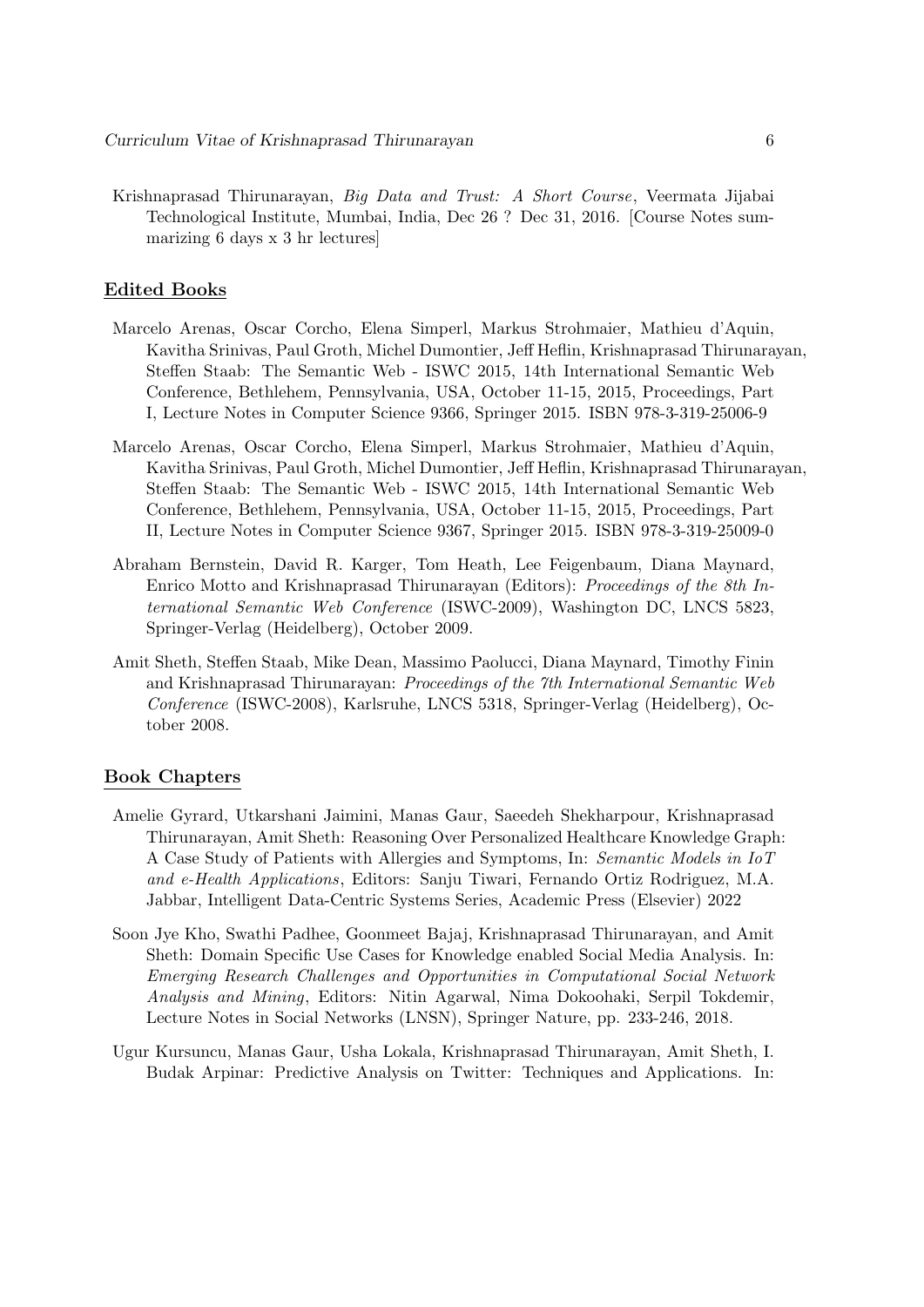Emerging Research Challenges and Opportunities in Computational Social Network Analysis and Mining, Editors: Nitin Agarwal, Nima Dokoohaki, Serpil Tokdemir, Lecture Notes in Social Networks (LNSN), Springer Nature, pp. 67-104, 2018.

- Sanjaya Wijeratne, Amit Sheth, Shreyansh Bhatt, Lakshika Balasuriya, Hussein S. Al-Olimat, Manas Gaur, Amir Hossein Yazdavar, Krishnaprasad Thirunarayan: Feature Engineering for Twitter-based Applications, In: Feature Engineering for Machine Learning and Data Analytics, Chapman & Hall/CRC Data Mining and Knowledge Discovery Series. 2018.
- K. Thirunarayan and T. Immaneni, Integrated Retrieval from Web of Documents and Data, In: Advances in Data Management (Book Series: Studies in Computational Intelligence), Editors: Zbyszek W. Ras and Agnieszka Dardzinska, Springer Berlin / Heidelberg, 2009.
- K. Thirunarayan, Attribute Grammars and their Applications, In: Encyclopedia of Information Science and Technology, Second Edition, Editor: Mehdi Khosrow-Pour, Information Science Publishing, pp. 268-273, 2008.
- K. Thirunarayan, Inheritance in Programming Languages, In: Encyclopedia of Information Science and Technology, Second Edition, Editor: Mehdi Khosrow-Pour, Information Science Publishing, pp. 2042-2047, 2008.
- Laks V.S. Lakshmanan and K. Thirunarayan, Declarative Frameworks for Inheritance, In Logics for Databases and Information Systems, Eds: J. Chomicki and G. Saake, Kluwer Academic Publishers, pp. 357-388, 1998.

### Conference Papers

- Ankita Agarwal, Krishnaprasad Thirunarayan, William Romine, Amanuel Alambo, Mia Cajita, Tanvi Banerjee: Leveraging Machine Learning to Mine Themes in Clinical Notes of Patients Admitted for Heart Failure, 44th Annual International Conference of the IEEE Engineering in Medicine and Biology Society (EMBC), 2022.
- Amanuel Alambo, Tanvi Banerjee, Krishnaprasad Thirunarayan, Mia Cajita: Improving the Factual Accuracy of Abstractive Clinical Text Summarization using Multi-Objective Optimization, 44th Annual International Conference of the IEEE Engineering in Medicine and Biology Society (EMBC), 2022.
- Amanuel Alambo, Tanvi Banerjee, Krishnaprasad Thirunarayan, Michael Raymer: Entitydriven Fact-aware Abstractive Summarization of Biomedical Literature, 26th International Conference on Pattern Recognition, 2022.
- Amanuel Alambo, Daniel Foose, Swati Padhee, Cori Lohstroh, Brandy Foster, Tanvi Banerjee, Krishnaprasad Thirunarayan, Michael Raymer: TransFuse for Abstractive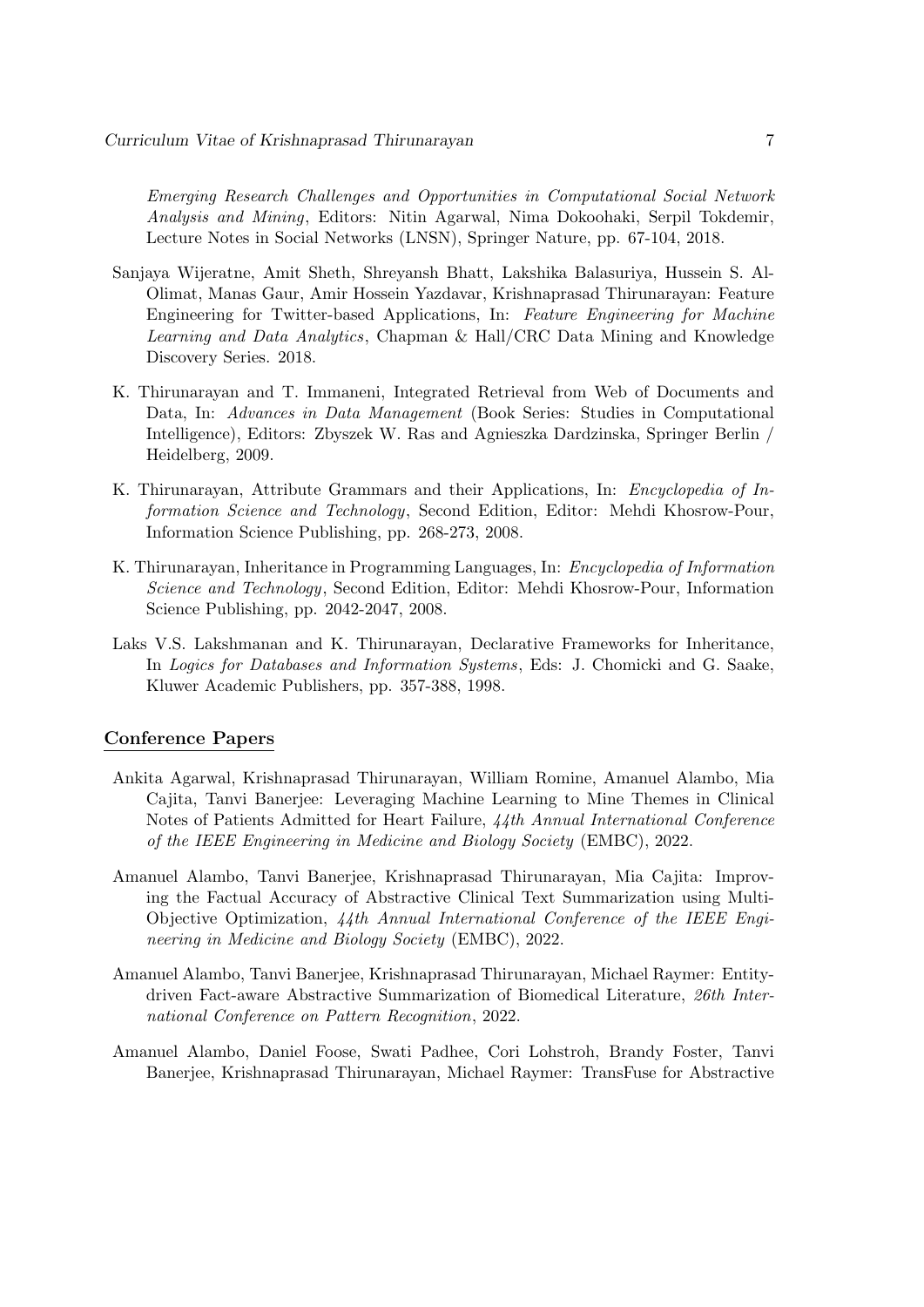Summarization of Scientific Articles using Citation Contexts, 26th International Conference on Pattern Recognition, 2022.

- Rohith K. Thiruvalluru, Manas Gaur, Krishnaprasad Thirunarayan, Amit Sheth, Jyotishman Pathak: Comparing Suicide Risk Insights derived from Clinical and Social Media data, AMIA Informatics Conference, AMIA Annu Symp Proc., 364-373, 2021. PMID: 34457151; PMCID: PMC8378609.
- Amanuel Alambo, Swati Padhee, Tanvi Banerjee, Krishnaprasad Thirunarayan: COVID-19 and Mental Health/Substance Use Disorders on Reddit: A Longitudinal Study. First Workshop on Artificial and Affective Intelligence in Healthcare Application for Vulnerable Populations (AIHA2020), 2021.
- Shweta Yadav, Jainish Chauhan, Joy Prakash Sain, Krishnaprasad Thirunarayan, Amit Sheth and Jeremiah Schumm: Identifying Depressive Symptoms from Tweets: Figurative Language Enabled Multitask Learning Framework, COLING 2020 , 12 pages, 2020.
- Thilini Wijesiriwardene, Hale Inan, Ugur Kursuncu, Manas Gaur, Valerie L. Shalin, Krishnaprasad Thirunarayan, Amit Sheth and I. Budak Arpinar, ALONE: A Dataset for Toxic Behavior among Adolescents on Twitter SocInfo20 (Social Informatics 2020), 13 pages, 2020.
- Amanuel Alambo, Manas Gaur, Krishnaprasad Thirunarayan: Depressive, Drug Abusive, or Informative: Knowledge-aware Study of News Exposure during COVID-19 Outbreak, In: Workshop on Knowledge-infused Mining and Learning (KDD-KiML 2020), (co-located with ACM KDD conference), 4 pages, 2020.
- Utkarshani Jaimini, Amit Sheth, Krishnaprasad Thirunarayan, Maninder Kalra, and Marco Valtorta: Is it Safe for My Child's Asthma? In: 6th International Conference on Computational Social Science (IC2S2).
- Amanuel Alambo, Cori Lohstroh, Erik Madaus, Swati Padhee, Brandy Foster, Tanvi Banerjee, Krishnaprasad Thirunarayan, Michael Raymer, Topic-centric Unsupervised Multi-document Summarization of Scientific and News Articles, 2020 IEEE Big Data Conference. (6 pages)
- Amanuel Alambo, Ryan Andrew, Sid Gollarahalli, Jacqueline Vaughn, Tanvi Banerjee, Krishnaprasad Thirunarayan, Daniel Abrams, Nirmish Shah: Measuring Pain in Sickle Cell Disease using Clinical Text, In: 42nd Annual International Conference of the IEEE Engineering in Medicine and Biology Society (EMBC), 4 pages, 2020.
- Ramnath Kumar, Shweta Yadav, Raminta Daniulaityte, Francois Lamy, Krishnaprasad Thirunarayan, Usha Lokala and Amit Sheth: eDarkFind: Unsupervised Multi-view Learning for Sybil Account Detection. In: WWW '20: The Web Conference 2020. pp. 1995-1965, 2020.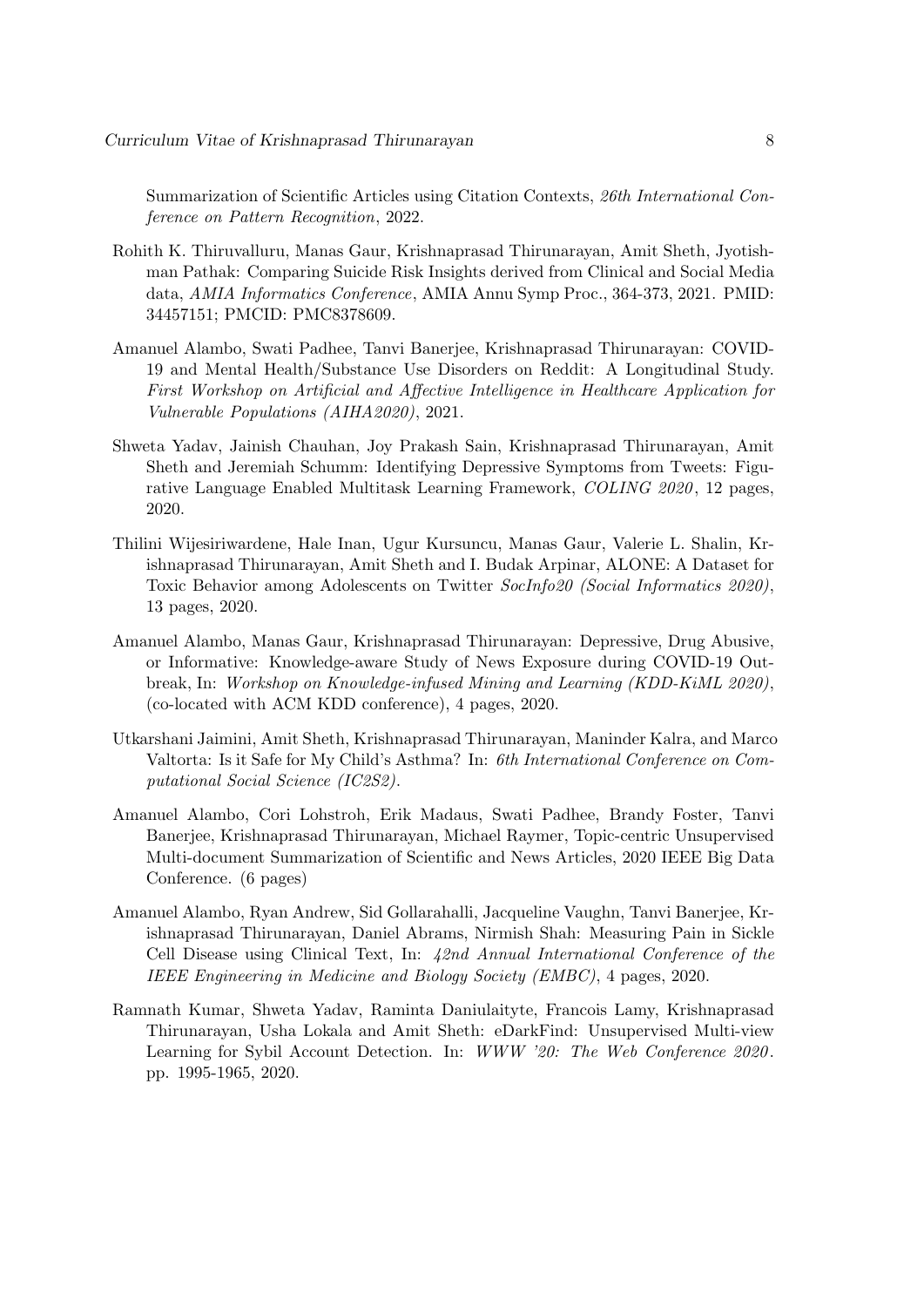- Hussein S Al-Olimat, Valerie L Shalin, Krishnaprasad Thirunarayan, Joy Prakash Sain: Towards Geocoding Spatial Expressions (Vision Paper). In: Proceedings of the 27th ACM SIGSPATIAL International Conference on Advances in Geographic Information Systems (SIGSPATIAL '19), pp. 75-78, 2019. [Second Place winner of CCC Blue Sky Idea Award]
- Ugur Kursuncu, Manas Gaur, Carlos Castillo, Amanuel Alambo, Krishnaprasad Thirunarayan, Valerie Shalin, Dilshod Achilov, I. Budak Arpinar, Amit Sheth: Modeling Islamist Extremist Communications on Social Media using Contextual Dimensions: Religion, Ideology, and Hate, In: The 22nd ACM Conference on Computer-Supported Cooperative Work and Social Computing (CSCW 2019), 21 pages, 2019.
- Manas Gaur, Amanuel Alambo, Joy Prakash Sain, Ugur Kursuncu, Krishnaprasad Thirunarayan, Ramakanth Kavuluru, Amit P. Sheth, Randy S. Welton, Jyotishman Pathak: Knowledgeaware Assessment of Severity of Suicide Risk for Early Intervention. WWW 2019: pp. 514-525, 2019.
- Pranav Maneriker, Nikhita Vedula, Hussein S. Al-Olimat, Jiayong Liang, Omar El-Khoury, Ethan Kubatko, Desheng Liu, Krishnaprasad Thirunarayan, Valerie Shalin, Amit Sheth, Srinivasan Parthasarathy: A Pipeline for Disaster Response and Relief Coordination, SIGIR 2019 Demo Paper, 4 pages, 2019.
- Dipesh Kadariya, Revathy Venkataramanan, Hong Yung Yip, Maninder Kalra, Thirunarayan Krishnaprasad, Amit Sheth. kBot: Knowledge-enabled Personalized Chatbot for Asthma Self-Management. In: Proceedings of the IEEE SMARTSYS Workshop on Smart Service Systems (SMARTCOMP 2019). 6 pages, 2019. PubMed PMID: 32832938, PubMed Central PMCID: PMC7432964. (DOI: 10.1109/SMARTCOMP.2019.00043)
- Saeedeh Shekarpour, Faisal Alshargi, Krishnaprasad Thirunarayan, Valerie L. Shalin, Amit P. Sheth: CEVO: Comprehensive EVent Ontology Enhancing Cognitive Annotation on Relations. *ICSC 2019*: pp. 385-391, 2019.
- Amanuel Alambo, Manas Gaur, Usha Lokala, Ugur Kursuncu, Krishnaprasad Thirunarayan, Amelie Gyrard, Amit P. Sheth, Randon S. Welton, Jyotishman Pathak: Question Answering for Suicide Risk Assessment Using Reddit. *ICSC 2019*/: pp. 468-473, 2019.
- Manas Gaur, Ugur Kursuncu, Amanuel Alambo, Amit P. Sheth, Raminta Daniulaityte, Krishnaprasad Thirunarayan, Jyotishman Pathak: "Let Me Tell You About Your Mental Health!": Contextualized Classification of Reddit Posts to DSM-5 for Webbased Intervention. *CIKM 2018*: pp. 753-762, 2019.
- Hussein Al-Olimat, Steven Gustafson, Jason Mackay, Krishnaprasad Thirunarayan, Amit P. Sheth: A Practical Incremental Learning Framework for Sparse Entity Extraction. COLING 2018, pp. 700-710, 2018.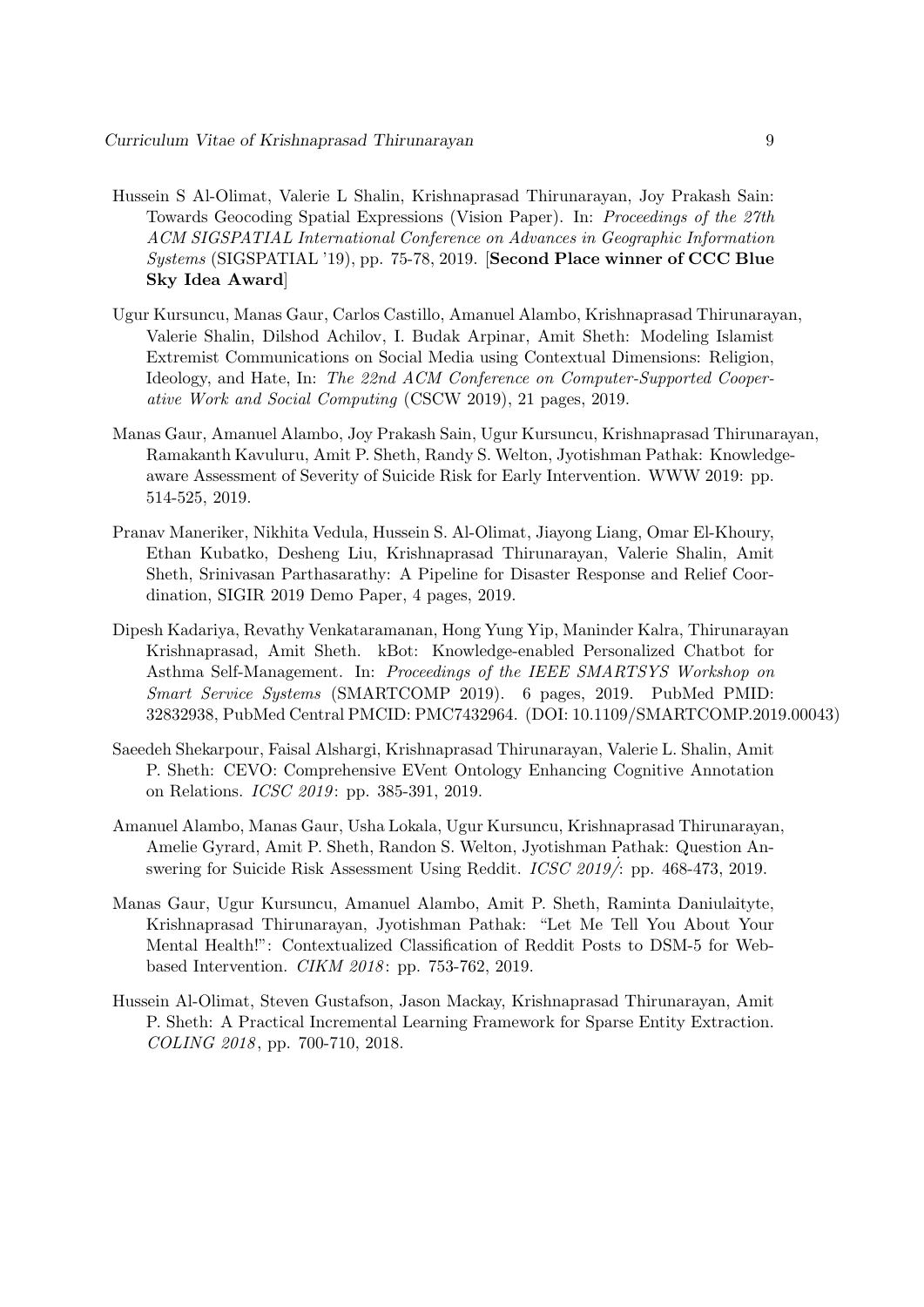- Hussein Al-Olimat, Krishnaprasad Thirunarayan, Valerie L. Shalin, Amit P. Sheth: Location Name Extraction from Targeted Text Streams using Gazetteer-based Statistical Language Models. COLING 2018 , pp. 1986-1997, 2018.
- Amir Hossein Yazdavar, Mohammad Saeid Mahdavinejad, Goonmeet Bajaj, Krishnaprasad Thirunarayan, Jyotishman Pathak, Amit P. Sheth: Mental Health Analysis via Social Media Data. ICHI 2018 , pp. 459-460, 2018.
- Ugur Kursuncu, Manas Gaur, Usha Lokala, Anurag Illendula, Krishnaprasad Thirunarayan, Raminta Daniulaityte, Amit P. Sheth, Ismailcem Budak Arpinar: What's ur Type? Contextualized Classification of User Types in Marijuana-Related Communications Using Compositional Multiview Embedding. Web Intelligence (WI) 2018, pp. 474-479, 2018.
- Mohammadreza Rezvan, Saeedeh Shekarpour, Lakshika Balasuriya, Krishnaprasad Thirunarayan, Valerie L. Shalin, Amit P. Sheth: A Quality Type-aware Annotated Corpus and Lexicon for Harassment Research. WebSci 2018, pp. 33-36, 2018.
- Shruti Kar, Hussein Al-Olimat, Krishnaprasad Thirunarayan, Valerie Shalin, Amit Sheth and Srinivasan Parthasarathy: D-record: Disaster Response and Relief Coordination Pipeline. In: Proceedings of SIGSPATIAL Workshop - Advances in Resilient and Intelligent Cities (ARIC 2018), Articvle 4, 4 pages, 2018.
- Hemant Purohit, Nikhita Vedula, Krishnaprasad Thirunarayan and Srinivasan Parthasarathy: Modeling Transportation Uncertainty in Matching Help Seekers and Suppliers during Disasters, First SIGIR Workshop on Intelligent Transportation Informatics (InTI 2018), 4 pages, 2018.
- Amelie Gyrard, Manas Gaur, Krishnaprasad Thirunarayan, Amit Sheth and Saeedeh Shekarpour: Towards a Personalized Healthcare Knowledge Graph (Position Paper), First Intl. Workshop on Contextualized Knowledge Graphs (CKGs), (Co-located with ISWC-2018), 4 pages, 2018.
- Manas Gaur, Ugur Kursuncu, Amanuel Alambo, Amit Sheth, Raminta Daniulaityte, Krishnaprasad Thirunarayan and Jyotishman Pathak: "Let me tell you about your mental health!" Contextualized Classification of Reddit posts to DSM-5 for Webbased Intervention, In: Proceedings of the 27th ACM International Conference on Information and Knowledge Management (CIKM 2018), pp. 753-762, 2018.
- Utkarshani Jaimini, Amit Sheth, Tanvi Banerjee and Krishnaprasad Thirunarayan: Multimodal IoT and Social Data based mHealth Application for Asthma Management in Children, In: 2nd International Conference on Internet of Things, Data and Cloud Computing (ICC 2017).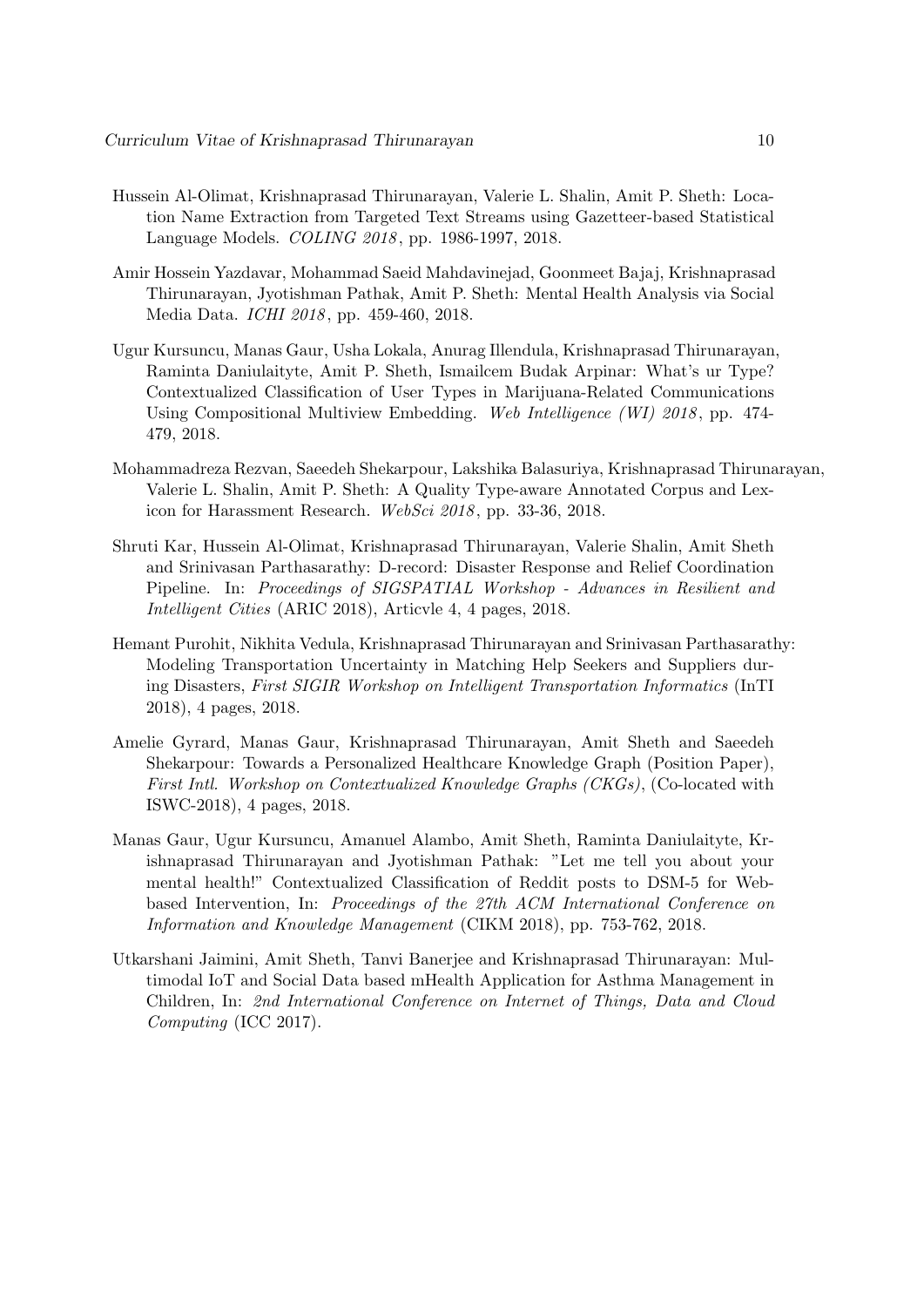- Wenbo Wang, Lu Chen, Keke Chen, Krishnaprasad Thirunarayan, and Amit Sheth: Adaptive Training Instance Selection for Cross-Domain Emotion Identification, In: Proceedings of the 2017 IEEE/WIC/ACM International Conference on Web Intelligence (WI-2017), pp. 525-532. 2017. DOI: https://doi.org/10.1145/3106426.3106457
- Kalpa Gunaratna, Amir Hossein Yazdavar, Krishnaprasad Thirunarayan, Amit Sheth, Gong Cheng. Relatedness-based Multi-Entity Summarization. In: *International Joint* Conference on Artificial Intelligence 2017 (IJCAI-17), pp. 1060-1066, August, 2017.
- Amir Hossein Yazdavar, Hussein S. Al-Olimat, Monireh Ebrahimi, Goonmeet Bajaj, Tanvi Banerjee, Krishnaprasad Thirunarayan, Jyotishman Pathak, Amit Sheth: Semi-Supervised Approach to Monitoring Clinical Depressive Symptoms in Social Media, In: The 2017 IEEE/ACM International Conference on Advances in Social Networks Analysis and Mining (ASONAM 2017), 2017.
- Amit Sheth, Utkarshani Jaimini, Krishnaprasad Thirunarayan, and Tanvi Banerjee: Augmented Personalized Health: How Smart Data with IoTs and AI is about to Change Healthcare, In: 2017 3rd International Forum on Research and Technologies for Society and Industry (RTSI), pp.1-6, 2017.
- Amit Sheth, Sanjaya Wijeratne, Sujan Perera, and Krishnaprasad Thirunarayan: Knowledge will Propel Machine Understanding of Content: Extrapolating from Current Examples, In: 2017 IEEE/WIC/ACM International Conference on Web Intelligence, (WI 2017), pp. 1-9, 2017.
- J. Ross and K. Thirunarayan: Features for Ranking Tweets Based on Credibility and Newsworthiness, The 2016 International Conference on Collaboration Technologies and Systems, (CTS 2016), pp. 18-25, 2016. (DOI 10.1109/CTS.2016.21).
- N. Jaykumar, P. Yallamelli, V. Nguyen, S. Lalithsena, K. Thirunarayan, A. Sheth, C. Paul. KnowledgeWiki: An OpenSource Tool for Creating Community Curated Vocabulary, with a Use Case in Materials Science, Workshop on Linked Data on the Web (LDOW2016)(Co-located with WWW2016), 2016.
- S. Perera, P. Mendes, A. Alex, A. Sheth and K. Thirunarayan: Implicit Entity Linking in Tweets, In: 13th European Semantic Web Conference (ESWC 2016), pp. 118-132, 2016.
- Kalpa Gunaratna, Krishnaprasad Thirunarayan, Amit Sheth and Gong Cheng: Gleaning Types for Literals in RDF Triples with Application to Entity Summarization, In: 13th European Semantic Web Conference (ESWC 2016), pp. 85-100, 2016.
- Pramod Anantharam, Krishnaprasad Thirunarayan, Surendra Marupudi, Amit Sheth, Tanvi Banerjee: Understanding City Traffic Dynamics Utilizing Sensor and Textual Observations. In: 13th AAAI Conference on Artificial Intelligence (AAAI-16). Phoenix, Arizona; February 2016.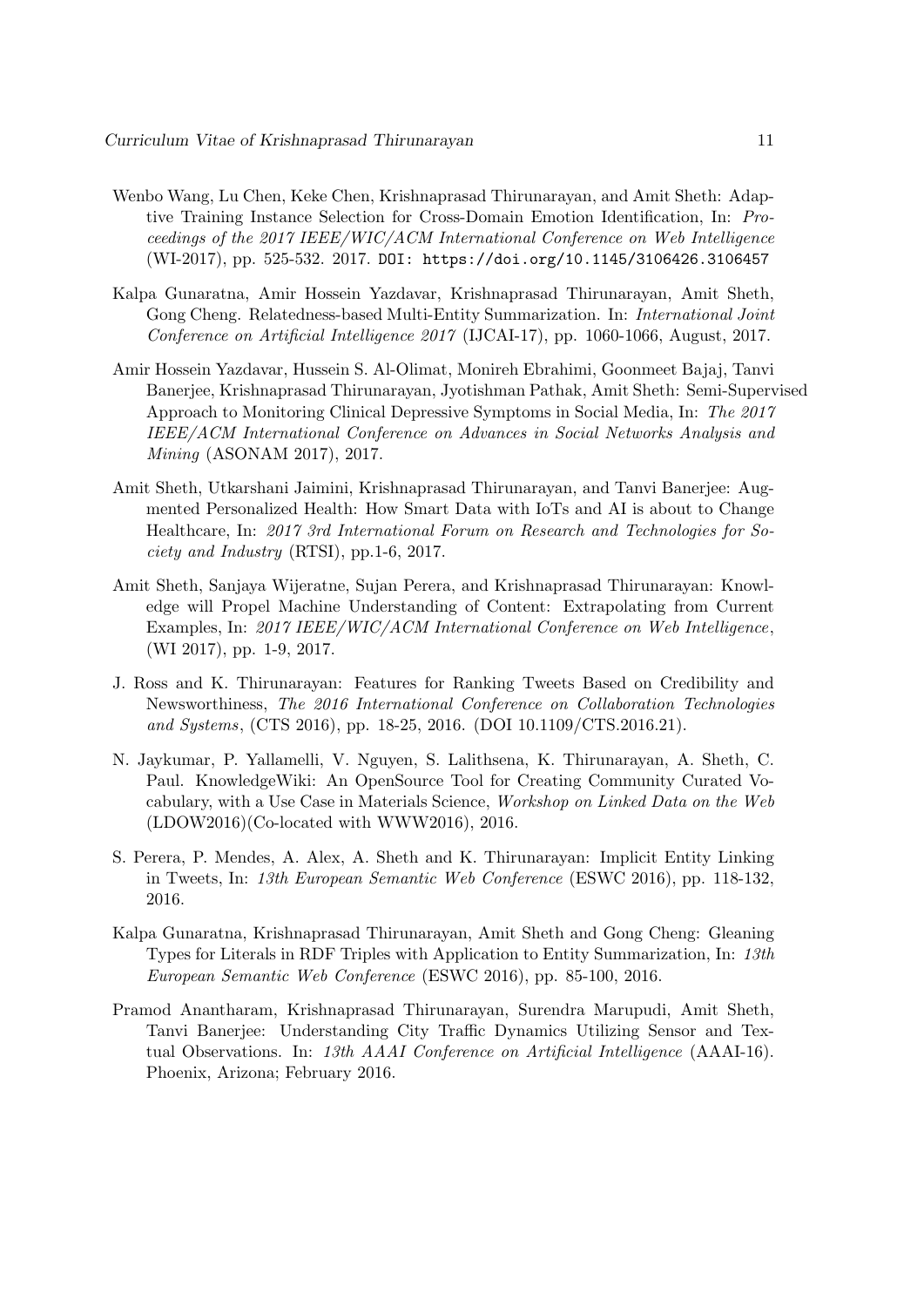- Amir Hossein Yazdavar, Hussein Al Olimat, Tanvi Banerjee, Krishnaprasad Thirunarayan, Jyotishman Pathak, Amit P Sheth: Analyzing Depressive Symptoms in Twitter, 23rd NIMH Conference on Mental Health Services Research (MHSR 2016): Harnessing Science to Strengthen the Public Health Impact.
- Kalpa Gunaratna, Krishnaprasad Thirunarayan, and Amit Sheth: FACES: Diversity-Aware Entity Summarization using Incremental Hierarchical Conceptual Clustering. In: 29th AAAI Conference on Artificial Intelligence (AAAI 2015), pp. 116-122, 2015.
- Pramod Anantharam, Tanvi Banerjee, Amit P. Sheth, Krishnaprasad Thirunarayan, Surendra Marupudi, Vaikunth Sridharan, Shalini G. Forbis: Knowledge-Driven Personalized Contextual mHealth Service for Asthma Management in Children. In: IEEE MS 2015 , pp. 284-291, 2015.
- Revathy Krishnamurthy, Pavan Kapanipathi, Amit P. Sheth, Krishnaprasad Thirunarayan: Knowledge Enabled Approach to Predict the Location of Twitter Users. In: 12th European Semantic Web Conference (ESWC 2015), pp. 187-201, 2015.
- Perera S, Mendes P, Sheth A, Thirunarayan K, Alex A, Heid C, et al. Implicit Entity Recognition in Clinical Documents. In: 4th Joint Conference on Lexical and Computational Semantics (\*SEM) 2015. Denver, CO: Association for Computational Linguistics. pp. 228-238, 2015
- Purohit H, Dong G, Shalin V, Thirunarayan K, Sheth A. Intent Classification of Short-Text on Social Media. In: SocialCom 2015: 8th IEEE International Conference on Social Computing and Networking. Chengdu, China: IEEE; 2015.
- Amit Sheth, P. Anantharam, K. Thirunarayan: kHealth: Proactive Personalized Actionable Information for Better Healthcare, In: Workshop on Personal Data Analytics in the Internet of Things (PDA@IOT 2014), Collocated with VLDB 2014, 8 pages.
- Amit Sheth, P. Anantharam, K. Thirunarayan: Applications of Multimodal Physical (IoT), Cyber and Social Data for Reliable and Actionable insights, In: C-IOT : 2nd International Workshop on Internet of Things, In Conjunction with: the 10th IEEE International Conference on Collaborative Computing: Networking, Applications and Worksharing (CollaborateCom 2014), 6 pages.
- Charles Vardeman, Adila A. Krisnadhi, Michelle Cheatham, Krzysztof Janowicz, Holly Ferguson, Pascal Hitzler, Aimee Buccellato, Krishnaprasad Thirunarayan, Gary Berg-Cross and Torsten Hahmann: Material Transformation ( An Ontology Design Pattern for Material Transformation)\*, In: Workshop on Ontology and Semantic Web Patterns (WOP 2014), pp. 3-13.
- W. Wang, L. Chen, K. Thirunarayan and A. P. Sheth: Cursing in English on Twitter. In: ACM Conference on Computer Supported Cooperative Work and Social Computing (CSCW 2014), pp. 415-425, 2014.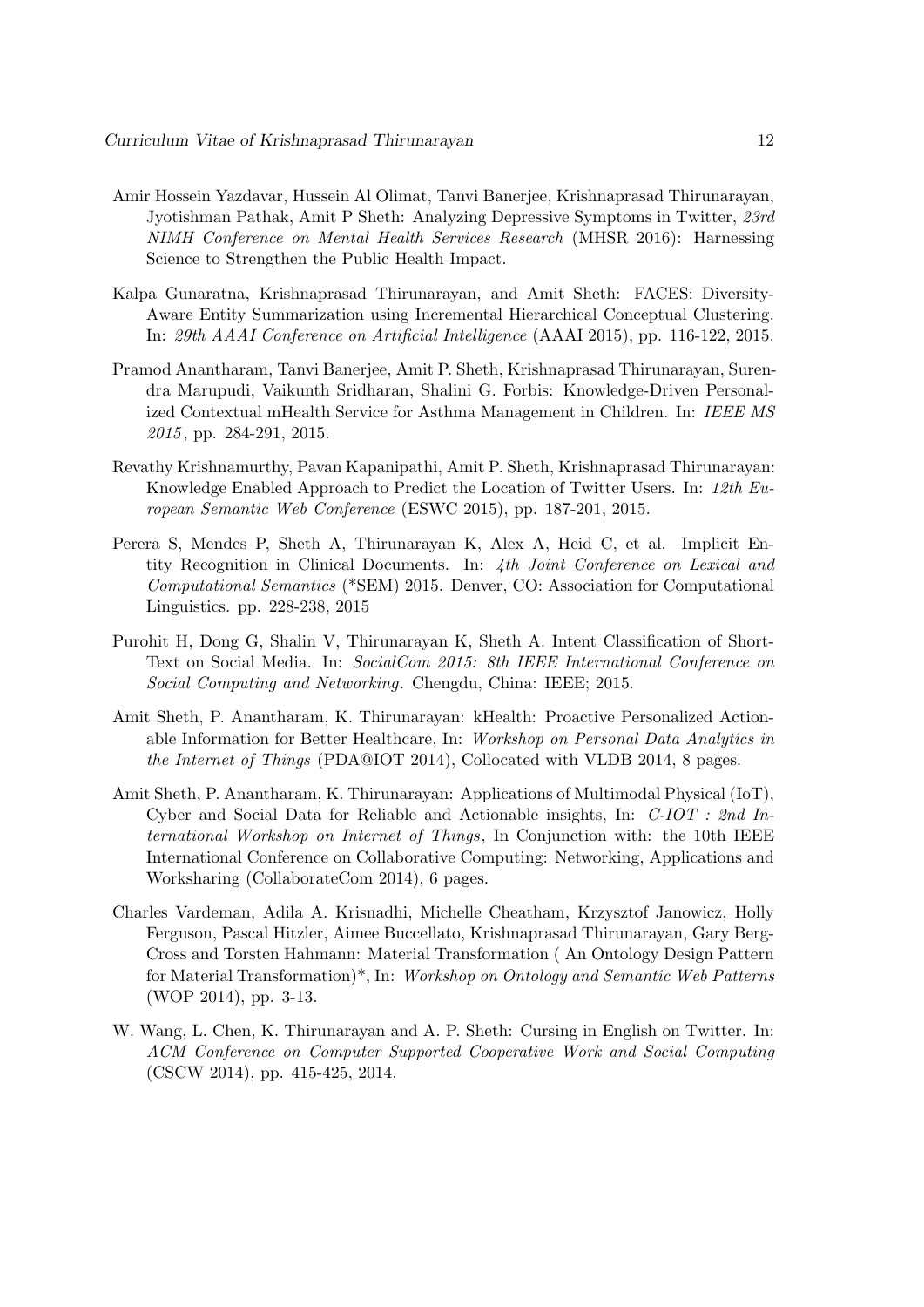- Chad Arnold, Jonathan Butts, Krishnaprasad Thirunarayan: Detecting Integrity Attacks on Industrial Control Systems. In: Critical Infrastructure Protection 2014: 3-13.
- K. Thirunarayan and A. Sheth: Semantics-empowered Approaches to Big Data Processing for Physical-Cyber-Social Applications, In: Proceedings of AAAI 2013 Fall Symposium on Semantics for Big Data, Arlington, Virginia, 8 pages, November 15-17, 2013.
- A. Sheth, P. Anantharam, C. Henson, K. Thirunarayan, and S. Perera: kHealth: Proactive Personalized Healthcare by Transforming Low-Cost Sensor Observations to Actionable Information, *Poster presentation at IEEE SENSORS 2013 Conference*, 4 pages.
- S. Perera, A. Sheth, K. Thirunarayan, S. Nair and N. Shah, Challenges in Understanding Clinical Notes: Why NLP Engines Fall Short and Where Background Knowledge Can Help, In: Proceedings of International Workshop on Data management and Analytics for healthcaRE (DARE 2013), (Collocated with CIKM-2013), 6 pages, 2013.
- K. Gunaratna, K. Thirunarayan, P. Jain, A. Sheth, and S. Wijeratne: A Statistical and Schema Independent Approach to Identify Equivalent Properties on Linked Data, In: Proceedings of the 9th International Conference on Semantic Systems (I-Semantics 2013), pp. 33-40, ACM, 2013.
- K. Gunaratna, K. Thirunarayan, and A. Sheth. Types of Property Pairs and Alignment on Linked Datasets - A Preliminary Analysis. In: Proceedings of the I-SEMANTICS 2013 Posters and Demonstrations Track, pp. 35-39, 2013.
- P. Anantharam, K. Thirunarayan, and A. Sheth: Traffic Analytics using Probabilistic Graphical Models Enhanced with Knowledge Bases, In: 2nd International Workshop on Analytics for Cyber-Physical Systems (ACS-2013), 8 pages, 2013.
- C. Arnold, J. Butts, and K. Thirunarayan: Strategies for Combating Sophisticated Attacks, In: 8th International Conference on Information Warfare and Security (ICIW-2013), 9 pages, 2013.
- P. Anantharam, K. Thirunarayan, V. Taslimi, and A. Sheth, Predicting Parkinson's Disease Progression with Smartphone Data, Parkinson's Disease Challenge, Sponsored by The Michael J. Fox Foundation for Parkinson's Research, 18 pages, March 2013.
- C. A. Henson, K. Thirunarayan, and A. P. Sheth: An Efficient Bit Vector Approach to Semantics-Based Machine Perception in Resource-Constrained Devices. In: International Semantic Web Conference (1) 2012: 149-164
- S. Perera, C. A. Henson, K. Thirunarayan, A. P. Sheth, and S. Nair: Data driven knowledge acquisition method for domain knowledge enrichment in the healthcare. Proceedings of BIBM 2012: 1-8, 2012
- P. Anantharam, K. Thirunarayan, A. P. Sheth: Topical Anomaly Detection from Twitter Stream. Proceedings of WebSci 2012: 11-14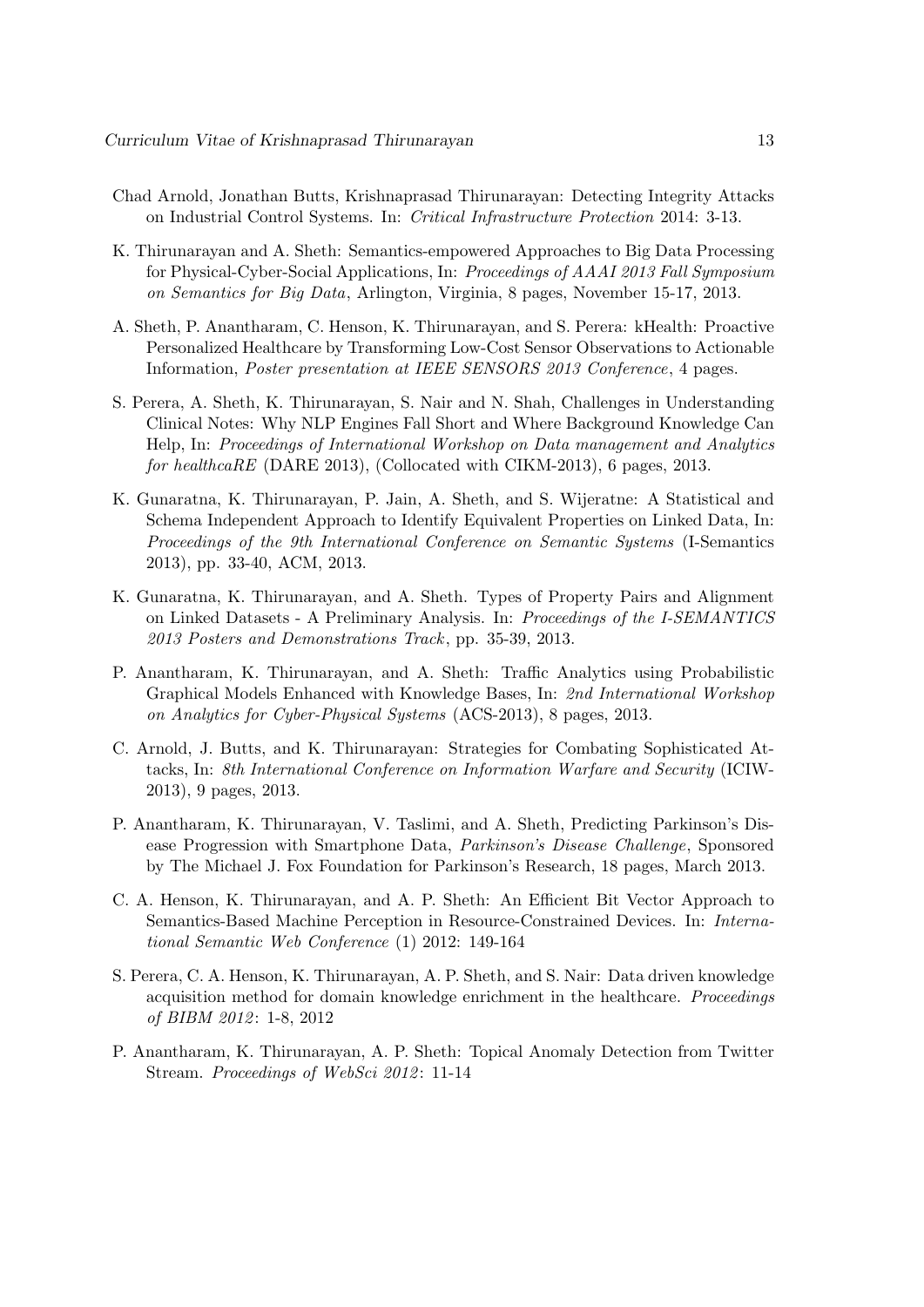- W. Wang, L. Chen, K. Thirunarayan, A. P. Sheth: Harnessing Twitter Big Data for Automatic Emotion Identification, In: *Proceedings of SocialCom/PASSAT 2012*, pp. 587-592, 2012.
- P. Anantharam, A. Smith, J. Pschorr, K. Thirunarayan, and A. Sheth, Demonstration: Dynamic Sensor Registration and Semantic Processing for ad-hoc MOBile Environments (SemMOB), In: Proceedings of 5th International Workshop on Semantic Sensor Networks 2012 (SSN 2012), co-located with the 11th International Semantic Web Conference (ISWC 2012), pp. 127–130, Boston, USA, 2012.
- V. Nguyen, O. Bodenreider, J. Srinivasan, T. Minning, T. Rindflesch, Bastien Rance, R. Kavuluru, H. Yalamanchili1, K. Thirunarayan, S. Sahoo, and A. Sheth: iExplore: Interactive Browsing and Exploring Biomedical Knowledge, Semantic Web Challenge 2012.
- H. Patni, C. Henson, M. Cooney, A. Sheth, and K. Thirunarayan, Demonstration: Real-Time Semantic Analysis of Sensor Streams, In: Proceedings of 4th International Workshop on Semantic Sensor Networks 2011 (SSN 2011), Co-located with the 10th International Semantic Web Conference (ISWC 2011), Bonn, Germany, pp. 119-122, 2011.
- D. Cameron, R. Kavuluru, O. Bodenreider, P. N. Mendes, A. P. Sheth, and K. Thirunarayan: Semantic Predications for Complex Information Needs in Biomedical Literature, In: Proceedings of the 5th International Conference on Bioinformatics and Biomedicine (BIBM-11), Atlanta GA, November 12-15, 2011
- A. Ranabahu, M. Maximilien, A. Sheth and K. Thirunarayan: A Domain Specific Language for Enterprise Grade Cloud-Mobile Hybrid Applications, In: Proceedings of DSM 2011 - The 11th Workshop on Domain-Specific Modeling, October 23-24, Portland, Oregon.
- A. Ranabahu, A. Manjunatha, A. Sheth and K. Thirunarayan, Cloud Centric Mobile Application Development Using Domain Specific Languages, In: IEEE Communication Society Multimedia Communications Technical Committee News Letter , Vol. 6, pp. 38-41, Oct 2011.
- C. Henson, K. Thirunarayan, A. Sheth and P. Hitzler: Representation of Parsimonious Covering Theory in OWL-DL, In: Proceedings of 2011 OWL: Experiences and Direction (OWLED), San Franscisco, June 2011.
- K. Thirunarayan and P. Anantharam: Trust Networks: Interpersonal, Sensor, and Social, In: Proceedings of 2011 International Conference on Collaborative Technologies and Systems (CTS 2011), Philadelphia, Pennsylvania, USA, May 23-27, pp. 13–21, 2011. (Invited Paper)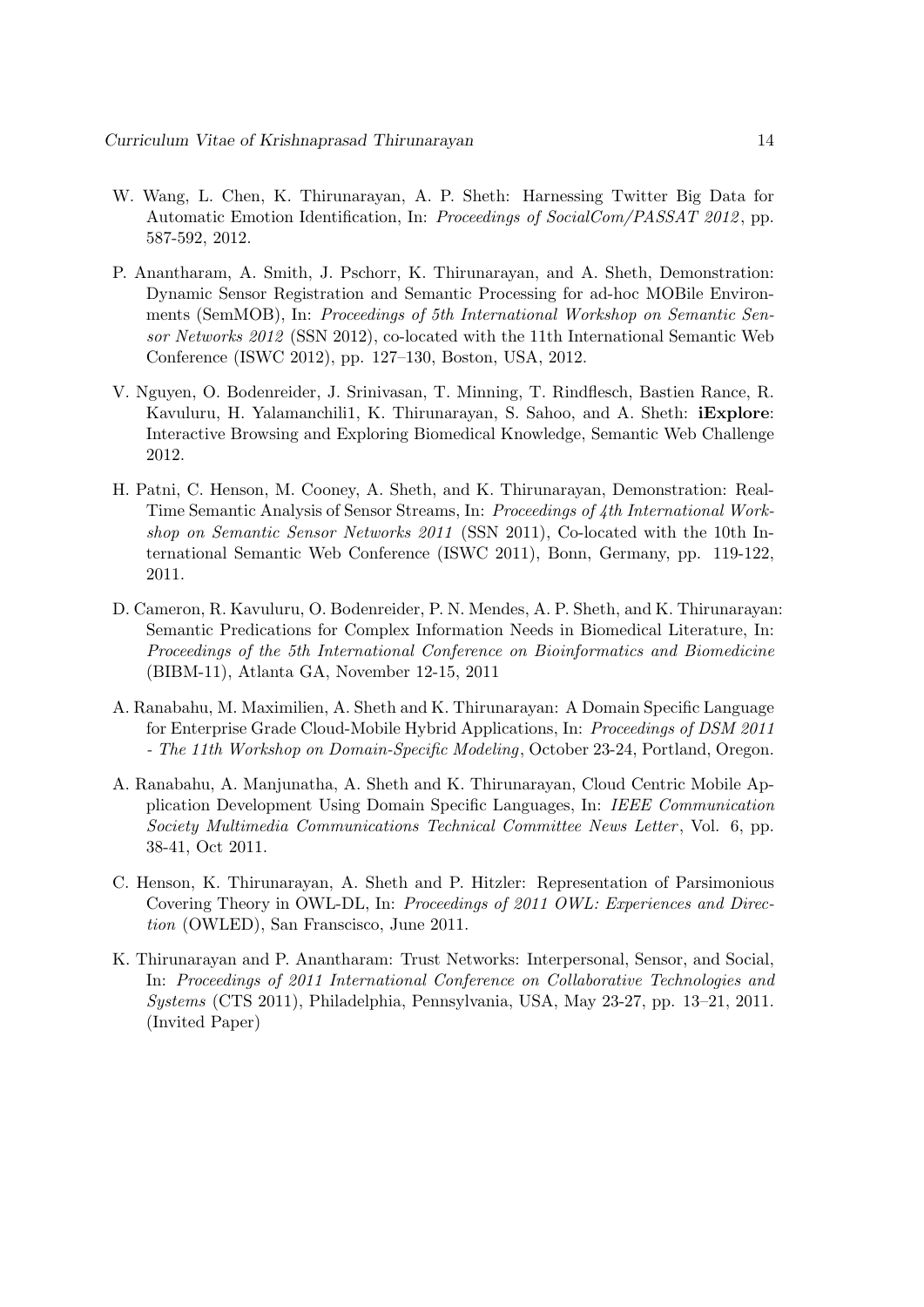- A. Ranabahu, A. Sheth, A. Manjunatha, and K. Thirunarayan: MobiCloud Making Clouds Reachable : A Toolkit for Easy and Efficient Development of Customized Cloud Mobile Hybrid Applications, In: 2nd IEEE International Conference on Cloud computing Technology and Science (IEEE CloudCom 2010), Indianapolis, IN, Dec 2010. (Received Best DEMO Award)
- A. Ranabahu, A. Sheth, A. Manjunatha, and K. Thirunarayan, Power of Clouds In Your Pocket: An Efficient Approach for Cloud Mobile Hybrid Application Development, In: 2nd IEEE International Conference on Cloud computing Technology and Science (IEEE CloudCom 2010), Indianapolis, IN, Dec 2010.
- A. Ranabahu, A. Sheth, A. Manjunatha, and K. Thirunarayan: Towards Cloud Mobile Hybrid Application Generation using Semantically Enriched Domain Specific Languages, In: Proceedings of International Workshop on Mobile Computing and Clouds (MobiCloud 2010), Santa Clara, CA, October 28, 2010.
- P. Anantharam, Cory A. Henson, K. Thirunarayan and A. P. Sheth, Trust Model for Semantic Sensor and Social Networks: A Preliminary Report, In: Proceedings of National Aerospace and Electronics Conference (NAECON), Dayton Ohio, July 14- 16th, 2010.
- S. Sahoo, O. Bodenreider, P. Hitzler, A. P. Sheth and K. Thirunarayan, Provenance Context Entity (PaCE): Scalable Provenance Tracking for Scientific RDF Data, In: Proceedings of International Conference on Scientific and Statistical Database Management (SSDBM 2010), M. Gertz and B. Ludscher (Eds.), LNCS 6187, pp. 461–470, July 2010.
- K. Thirunarayan, P. Anantharam, C. A. Henson, A. P. Sheth, Some Trust Issues in Social Networks and Sensor Networks, In: Proceedings of the Collaborative Trusted Sensing Special Session at the International Symposium on Collaborative Technologies and Systems (CTS 2010), Chicago, IL, 8 pages, May 2010.
- K. Thirunarayan, D. K. Althuru, C. A. Henson, and A. P. Sheth, A Local Qualitative Approach to Referral and Functional Trust, In: Proceedings of the The 4th Indian International Conference on Artificial Intelligence (IICAI-09), pp. 574-588, December 2009.
- C. Henson, H. Neuhaus, A. Sheth, K. Thirunarayan, R. Buyya, An Ontological Representation of Time Series Observations on the Semantic Sensor Web, In: Proceedings of 1st International Workshop on the Semantic Sensor Web 2009 , (Collocated with ESWC 2009), June, 2009.
- K. Thirunarayan, C. A. Henson, A. P. Sheth, Situation Awareness via Abductive Reasoning for Semantic Sensor Data: A Preliminary Report, In: Proceedings of 2009 International Symposium on Collaborative Technologies and Systems (CTS 2009), pp. 111-118, May 2009.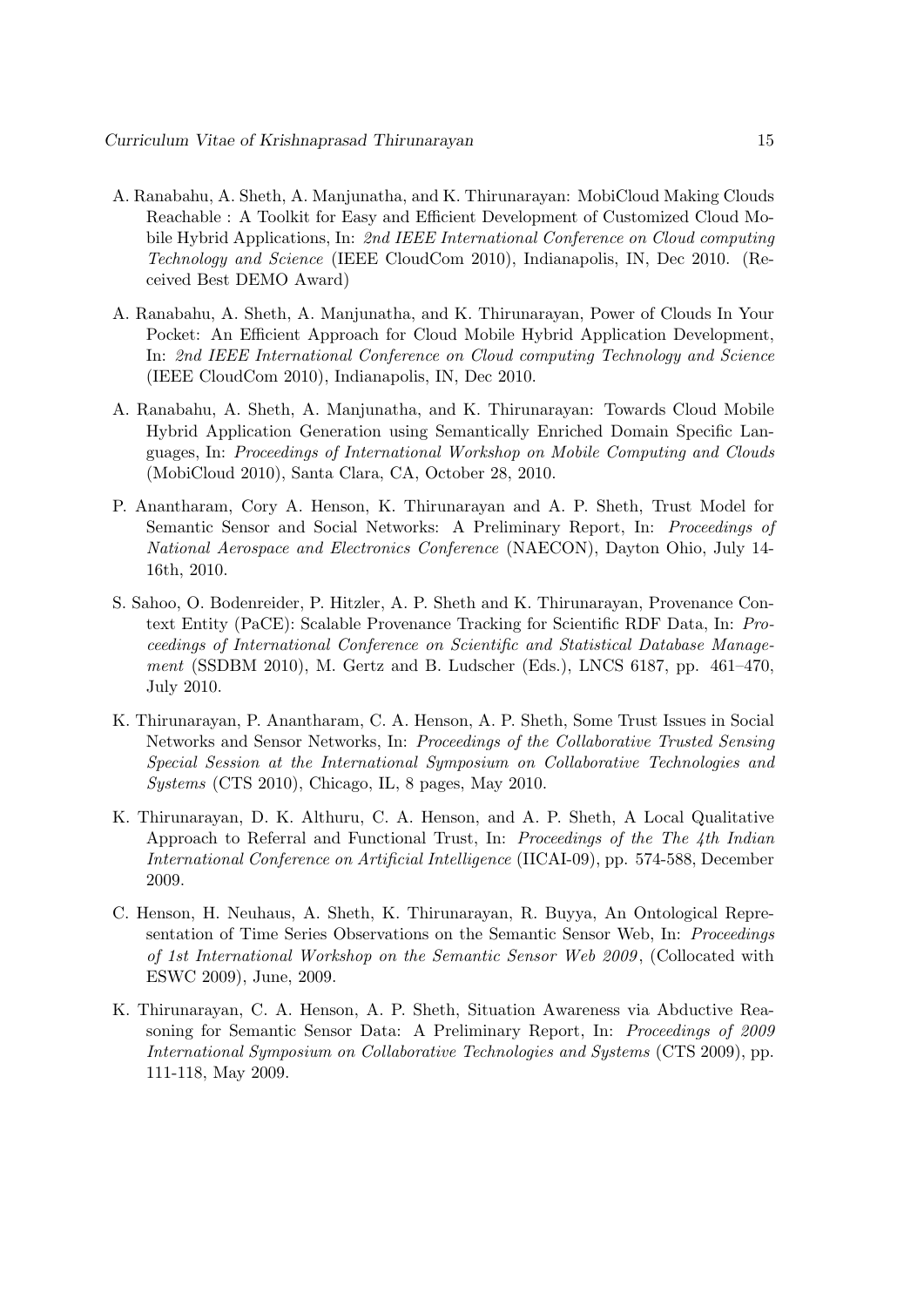- C. Henson, J. Pschorr, A. Sheth, K. Thirunarayan, SemSOS: Semantic Sensor Observation Service, In: Proceedings of the 2009 International Symposium on Collaborative Technologies and Systems (CTS 2009), pp. 44-53, May 2009.
- K. Thirunarayan and J. K. Pschorr, Semantic Information and Sensor Networks, In: Proceedings of the 24th Annual ACM Symposium on Applied Computing (ACM-SAC-SWAP), pp. 1273-1274, March 2009.
- K. Thirunarayan and R. M. Verma, A Framework for Trust and Distrust Network, In: Proceedings of Web 2.0 Trust Workshop (co-located with: IFIPTM 2008 - Conference on Privacy, Trust Management and Security), June 2008, Trondheim, Norway.
- K. Thirunarayan, T. Immaneni, and M. Shaik, Dependence of Binary Associations on Cooccurrence Granularity in News Documents, In: Proceedings of The 2008 International Conference on Information and Knowledge Engineering (IKE-08), pp. 193-198, July 2008.
- K. Thirunarayan, T. Immaneni, and M. Shaik, Selecting Labels for News Document Clusters, In: Proceedings of 12th International Conference on Applications of Natural Language to Information Systems (NLDB-2007), LNCS 4592, pp. 119-130, June 2007.
- K. Cleereman, M. Cheatham, and K. Thirunarayan, Runtime Support of Speculative Optimization for Offline Escape Analysis, In: Proceedings of the International Conference on Software Engineering Research and Practice (SERP'07), pp. 484-489, June 2007.
- T. Immaneni and K. Thirunarayan, A Unified approach To Retrieving Web Documents and Semantic Web Data, In: Proceedings of the 4th European Semantic Web Conference (ESWC-2007), LNCS 4519, pp. 579-593, June 2007.
- T. Immaneni, and K. Thirunarayan, Hybrid Retrieval from the Unified Web, In: Proceedings of the 22nd Annual ACM Symposium on Applied Computing (ACM-SAC-SWAP), pp. 1376-1380, March 2007.
- K. Thirunarayan, and T. Immaneni, Flexible Querying of XML Documents, In: Proceedings of the 16th International Symposium on Methodologies for Intelligent Systems (ISMIS-2006), LNAI, Vol. 4203, pp. 198-207, September 2006.
- K. Thirunarayan, and T. Immaneni, Formalizing and Querying Heterogeneous Documents with Tables, In: Proceedings of the The 2nd Indian International Conference on Artificial Intelligence (IICAI-05), pp. 769-778, December 2005.
- D. Ravishankar, K. Thirunarayan, and T. Immaneni, A Modular Approach to Document Indexing and Semantic Search, In: Proceedings of the IASTED International Conference on Web Technologies, Applications and Services, pp. 165 -170, July 2005.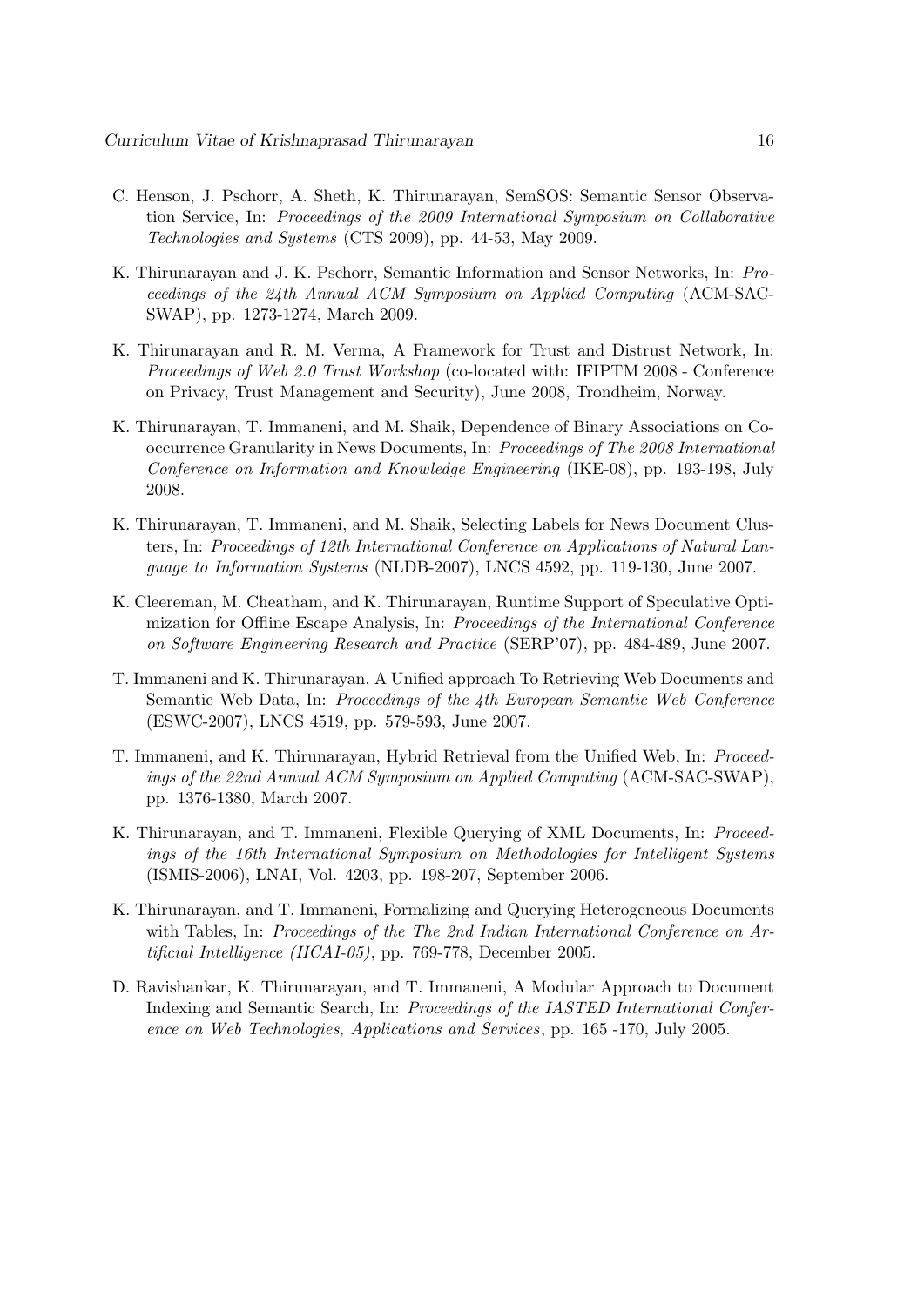- K. Thirunarayan, On Embedding Machine-Processable Semantics into Documents, In Proceedings of 9th International Conference on Applications of Natural Language to Information Systems (NLDB-2004), LNCS Vol. 3136, pp. 368-373, June 2004.
- K. Thirunarayan, and S. P. Carl, Toward a Comprehensive Supplement for Language Courses, In Proceedings of International Symposium on Information Systems and Engineering (ISE-2003), pp. 174-179, July 2003.
- K. Thirunarayan, A. Berkovich, S. Grace, and D. Sokol, Information Extraction for Reorganizing Specifications, In Proceedings of 8th International Conference on Applications of Natural Language to Information Systems (NLDB-2003), LNI, Vol. P-29, pp. 242-248, June 2003.
- K. Thirunarayan, Applying XML/XSLT Technology : A Case Study, In Proceedings of International Symposium on Information Systems and Engineering (ISE-2002), Simulation Series Vol 34(2), pp. 73-78, 2002.
- K. Thirunarayan, A. Berkovich, and D. Sokol, Semi-automatic Content Extraction from Specifications, In Proceedings of 7th International Conference on Applications of Natural Language to Information Systems (NLDB-2002), LNCS 2553, Springer-Verlag, pp. 40-51, June 2002.
- Chris Kinzig, K. Thirunarayan, G. B. Lamont, and R. E. Marmelstein, Summarizing Data Sets for Classification, In Proceedings of International Conference on Artificial Intelligence (ICAI-2001), pp.681-687, May 2001.
- R. Ewing, G.Lamont, C. Brothers, M.Oxley, F. Beyette, Jr., J. Boyd, H. Carter, C. Purdy, H. Abdel-Aty-Zohdy, S. Bibyk, Y. Zheng, and K. Thirunarayan, In: An Interactive Video Course in Multidisciplinarity and Collaborative Design for Systems on a Chip, 2001 Intl. Conf. on Microelectronics Systems Education (MSE'01), pp. 87-88, 2001.
- K. Thirunarayan, Collaborative Environments in Java, Proceedings of the Collaborative Technologies Workshop, pp. 69-71, November 1999.
- Laura DeBrock and K. Thirunarayan, A VHDL Hardware Description Browser, In Proceedings of Florida AI Research Symposium (FLAIRS-97), pp. 145-149, May 1997.
- K. Thirunarayan and Robert L. Ewing, Characterizing a Portable Subset of Behavioral VHDL-93, In Proceedings of Computer Hardware Description Languages (CHDL-97), Chapman and Hall, pp. 97-113, April 1997.
- K. Thirunarayan and Robert L. Ewing, On the Portability of Behavioral VHDL-93, In Proceedings of VIUF Fall 96 Conference, pp. 251-260, October 1996.
- Robert Eastham and K. Thirunarayan, Proof Strategies for Hardware Verification, In Proceedings of National Aerospace and Electronics Conference (NAECON), pp. 451- 458, 1996.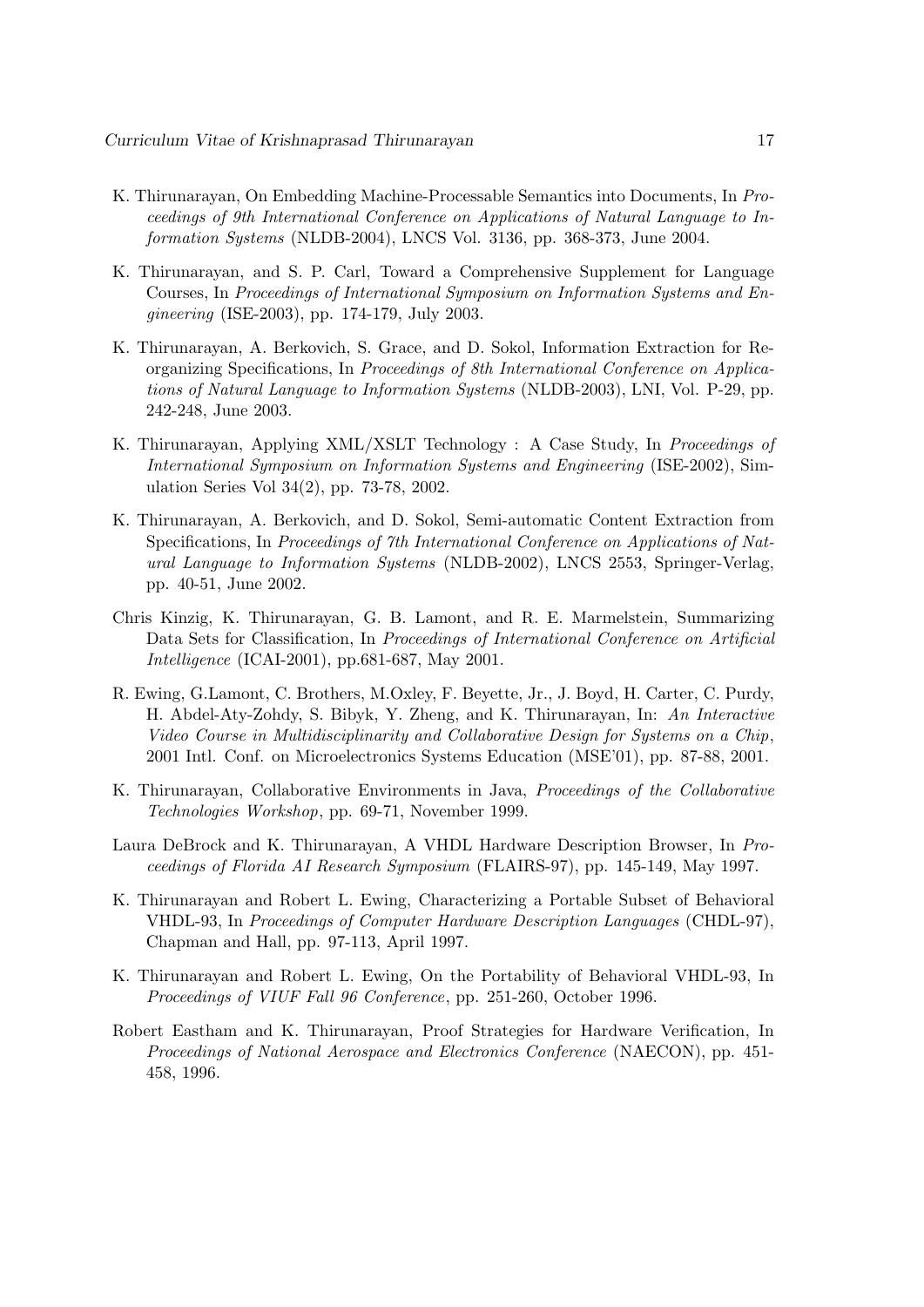- K. Thirunarayan, A Meta-Interpreter for Circuit-Extraction, In Proceedings of National Aerospace and Electronics Conference (NAECON), pp. 680-684, 1995.
- K. Thirunarayan, Expressive Extensions to Inheritance Networks, In: Proceedings of the Seventh International Symposium on Methodologies for Intelligent Systems , Lecture Notes in Artificial Intelligence, Vol. 689, Springer Verlag, pp. 528-537, June 1993.
- K. Thirunarayan, Abduction in Annotated Logic Programming, In: Proceedings of IEEE International Conference on Systems, Man, and Cybernetics, pp. 682-687, October 1992.
- K. Thirunarayan, An Analysis of Property Flow View vs Individual Flow View of Inheritance, In: Proceedings of the Sixth International Symposium on Methodologies for Intelligent Systems, ISMIS-91, Lecture Notes in Artificial Intelligence, Vol. 542, Springer Verlag, pp. 256-265, October 1991.
- K. Thirunarayan and V. Dasigi, On the Relationship between Abductive Reasoning and Boolean Minimization. In: Proceedings of AAAI 91 Workshop: Towards Domain Independent Strategies for Abduction, pp. 84-88, July 1991.
- V. Dasigi and K. Thirunarayan, On the Relationship between Parsimonious Covering and Boolean Minimization. In Proceedings of National Aerospace and Electronics Conference (NAECON), pp. 84-88, May 1991.
- T. Krishnaprasad, M. Kifer and D.S. Warren, On the Declarative Semantics of Inheritance Networks, In Proceedings of the Eleventh International Joint Conference on Artificial Intelligence (IJCAI-89), Morgan-Kaufmann, pp. 1093-1098, August 1989.
- T. Krishnaprasad and M. Kifer, An Evidence-based Framework for a Theory of Inheritance, In Proceedings of the Eleventh International Joint Conference on Artificial Intelligence (IJCAI-89), Morgan-Kaufmann, pp. 1099-1103, August 1989.
- T. Krishnaprasad, M. Kifer and D.S. Warren, On the Circumscriptive Semantics of Inheritance Networks, In Proceedings of the Fourth International Symposium on Methodologies for Intelligent Systems (ISMIS-89), North-Holland, pp. 448-457, October 1989.
- R. Ramesh, R. Verma, T. Krishnaprasad and I.V. Ramakrishnan, Term Matching on Parallel Computers, In Proceedings of the Fourteenth International Colloquim on Automata, Languages and Programming (ICALP-87), Lecture Notes in Computer Science, Vol. 267, Springer Verlag, pp. 336-346, July 1987.
- R. Verma, T. Krishnaprasad and I.V. Ramakrishnan, An Efficient Parallel Algorithm for Term Matching, In Proceedings of the Sixth International Conference on Foundations of Software Technology and Theoretical Computer Science (FST-TCS), Lecture Notes in Computer Science, Vol. 241, Springer Verlag, pp. 504-518, December 1986.
- T. Krishnaprasad, Y.N. Srikant, and Priti Shankar, An Attribute Grammar-Based Compiler Generator, In Proc. Computer Society of India, Annual Convention, 1985.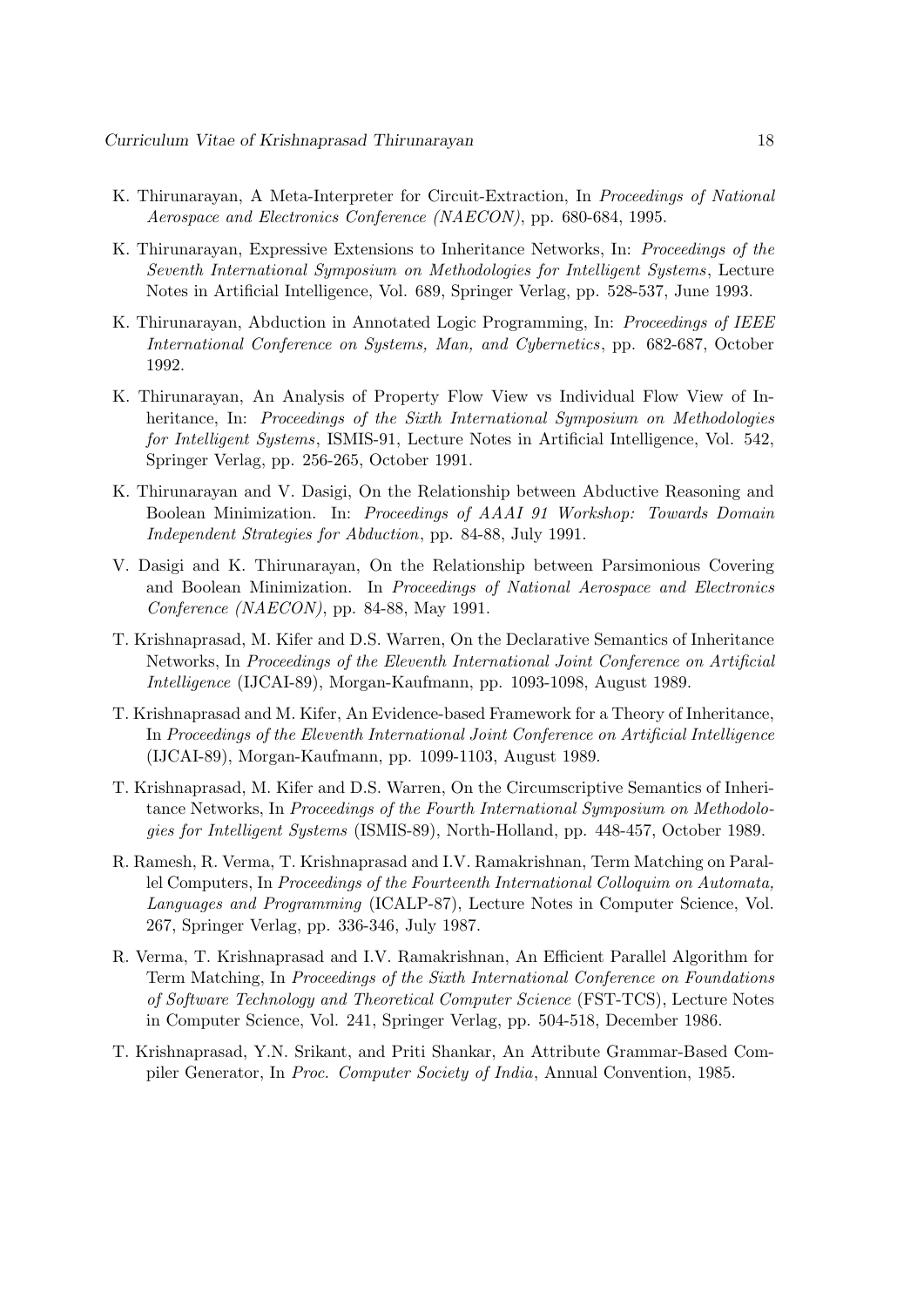### Grants and Contracts

- Utilization of Advanced Analytical Techniques and Development of Novel Methodologies for Assessment of Human Performance Datasets, \$265,000, Sponsor: AFRL/UES, Duration: 2/28/2022 - 5/31/2024 PI: Yong Pei. Co-PI: Krishnaprasad Thirunarayan. InfoEd/Grant Number : 22-0138
- Deep Learning and Knowledge-empowered Event-Centric Multimodal Situational Data Analysis, \$50,855 Sponsor: NSF-IUCRC Center for Surveillance Research. Duration: 9/01/2019 - 08/31/2020. PI: K. Thirunarayan. Grant Number/Account Number : WSU#6-69871
- (AMENDED) kHealth: Semantic Multisensory Mobile Approach to Personalized Asthma Care, \$295,924, Sponsor: NIH. Duration: 07/01/2018 to 08/31/2021. PI: K. Thirunarayan. Grant Number/Account Number : 15R01 HD087132-03 Revised/WSU#6-70162
- (AMENDED) EDarkTrends: Monitoring Cryptomarkets to Identify Emerging Trends of Illicit Synthetic Opioids Use, \$184,658, Sponsor: NIH/NIDA. Duration: 06/01/2018 to 05/31/2020. PI: K. Thirunarayan. Grant Number/Account Number : 5R21DA044518- 02 Revised/WSU#6-XXXXX
- (ORIGINAL) kHealth: Semantic Multisensory Mobile Approach to Personalized Asthma Care, \$938,725, Sponsor: NIH. Duration: 07/01/2016 to 06/30/2019. PI: A. Sheth. Co-PI: K. Thirunarayan, T. Banerjee. Grant Number/Account Number : 1 R01 HD087132-01/WSU#6-70162
- Modeling Social Behavior for Healthcare Utilization in Depression, \$29,958 Sponsor: NIH (Supplement). Duration: 7/01/2018 - 06/30/2019. PI: Jyotishman Pathak (Cornell), A. Sheth Co-PI: K. Thirunarayan. Grant Number/Account Number : 1 R01 MH105384-01A1 / WSU#6-70029
- Medical Information Decision Assistance and Support,  $$25K + $25K$  (Option), Sponsor: ONR/Milcord. Duration: 07/06/2015 to 05/06/2016 and 05/07/2016 to 11/06/2016 PI: K. Thirunarayan Co-PI: A. Sheth. Grant Number/Account Number : WSU#6- 69829
- TWC SBE: Medium: Context-Aware Harassment Detection on Social Media, \$925,104, Sponsor: NSF. Duration: 09/01/2015 to 08/31/2018. PI: A. Sheth. Co-PI: K. Thirunarayan, V. Shalin. Grant Number/Account Number : WSU#6-69841
- TWC SBE: Medium: Context-Aware Harassment Detection on Social Media, \$16K, Sponsor: NSF-REU. Duration: 09/01/2015 to 08/31/2018. PI: A. Sheth. Co-PI: K. Thirunarayan, V. Shalin. Grant Number/Account Number : WSU#6-69841
- Hazards SEES: Social and Physical Sensing Enabled Decision Support for Disaster Management and Response, \$1,975,000, Sponsor: NSF. Duration: 08/15/2015 to 07/15/2019.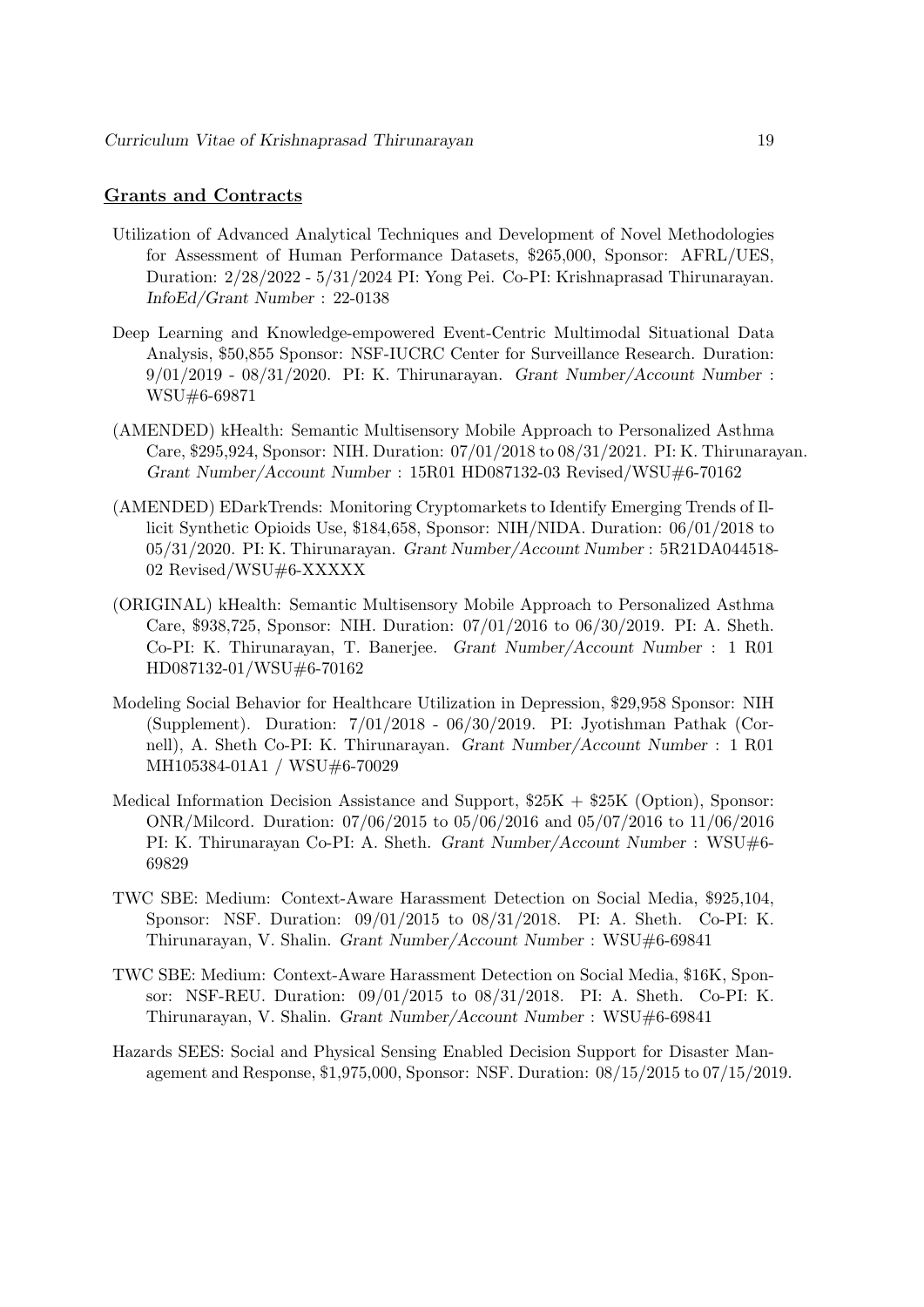PIs: S. Parthasarthy (OSU), A. Sheth. Co-PI: D. Liu (OSU), E. Kubatko (OSU), K. Thirunarayan, V. Shalin. Grant Number/Account Number : 1520870/ WSU#6-69835

- Modeling Social Behavior for Healthcare Utilization in Depression, \$1,934,525, Sponsor: NIH. Duration: 10/01/2015 - 06/30/2019. PI: Jyotishman Pathak (Cornell), A. Sheth Co-PI: K. Thirunarayan, T. Banerjee, W. V. Bobo (Mayo), N. Shah (Mayo), L. J. Rutten (Mayo), J. B. McCormick (Mayo), G. Simon (Mayo). Grant Number/Account Number : 1 R01 MH105384-01A1 / WSU#6-70029
- Semantic Web-based Data Exchange and Interoperability for OEM-Supplier Collaboration, \$89,736, 7/1/2014 to 9/1/2015, Sponsor: Pratt & Whitney. PI: K. Thirunarayan Co-PI: A. Sheth. Grant Number/Account Number : WSU#6-69553
- Travel Grant for attending IMA Hot Topics Workshop on Uncertainty Quantification in Materials Modeling, \$700, 2015.
- Trust Networks: Semantics, Reliability, and Security. \$31K. WPAFB/AFRL Sensors Directorate, Summer 2014. Sponsor: ASEE/SFFP. PI: K. Thirunarayan
- Trending: Social media analysis to monitor cannabis and synthetic cannabinoid use. \$506,725.00 (First year) (Total: \$1.6 million), 09/01/2014 to 08/31/2017. Sponsor:NIH/NIDA. PI: Raminta Daniulaityte. Co-PIs: Robert Carlson, Krishnaprasad Thirunarayan, Amit Sheth, and Ramzi Nahhas Grant Number/Account Number : WSU#669557/669558
- Federated Semantic Services Platform for Open Materials Science and Engineering, \$550K, 2013-2016. Sponsor: DoD-AFRL via BAA-10-08-RIKA. PI: A. Sheth Co-PI: K. Thirunarayan, R. Srinivasan. Grant Number/Account Number : WSU#6-69197
- AFRL/RX Materials Database Knowledge Discovery and Data Mining (KDDM), \$190K, 2013-2014, Sponsor: Alion Science and Technology/DTIC. PI: A. Sheth Co-PI: K. Thirunarayan, R. Srinivasan. Grant Number/Account Number : WSU#6-69179
- kHealth enabled Health Monitoring, Epidemiology, and Public Health Research, \$20K, 2013-2014. WSU Research Initiation. PI: A. P. Sheth, co-PI: K. Thirunarayan.
- Trusted Semantic Sensor Web to Support Decision Making over Massive Amounts of Sensor and Social Data, \$400K, 2011-2013. AFRL/Riverside Research. PI: A. P. Sheth, co-PI: K. Thirunarayan. Grant Number/Account Number : WSU#6-68513
- Live, Virtual, and Constructive : Sensor Integration for Data Fusion in Operations and Training (LVC SIDFOT), \$56K+, 2011-2012. AFRL/Ball Aerospace. PI: A. P. Sheth, co-PI: K. Thirunarayan. Grant Number/Account Number : WSU#6-68533
- Understanding Anomalies and Attacks in Sensor Networks to Explore Techniques for their Prevention and Mitigation, \$20K+, AFRL/ASEE-SFFP 2011, PI: K. Thirunarayan.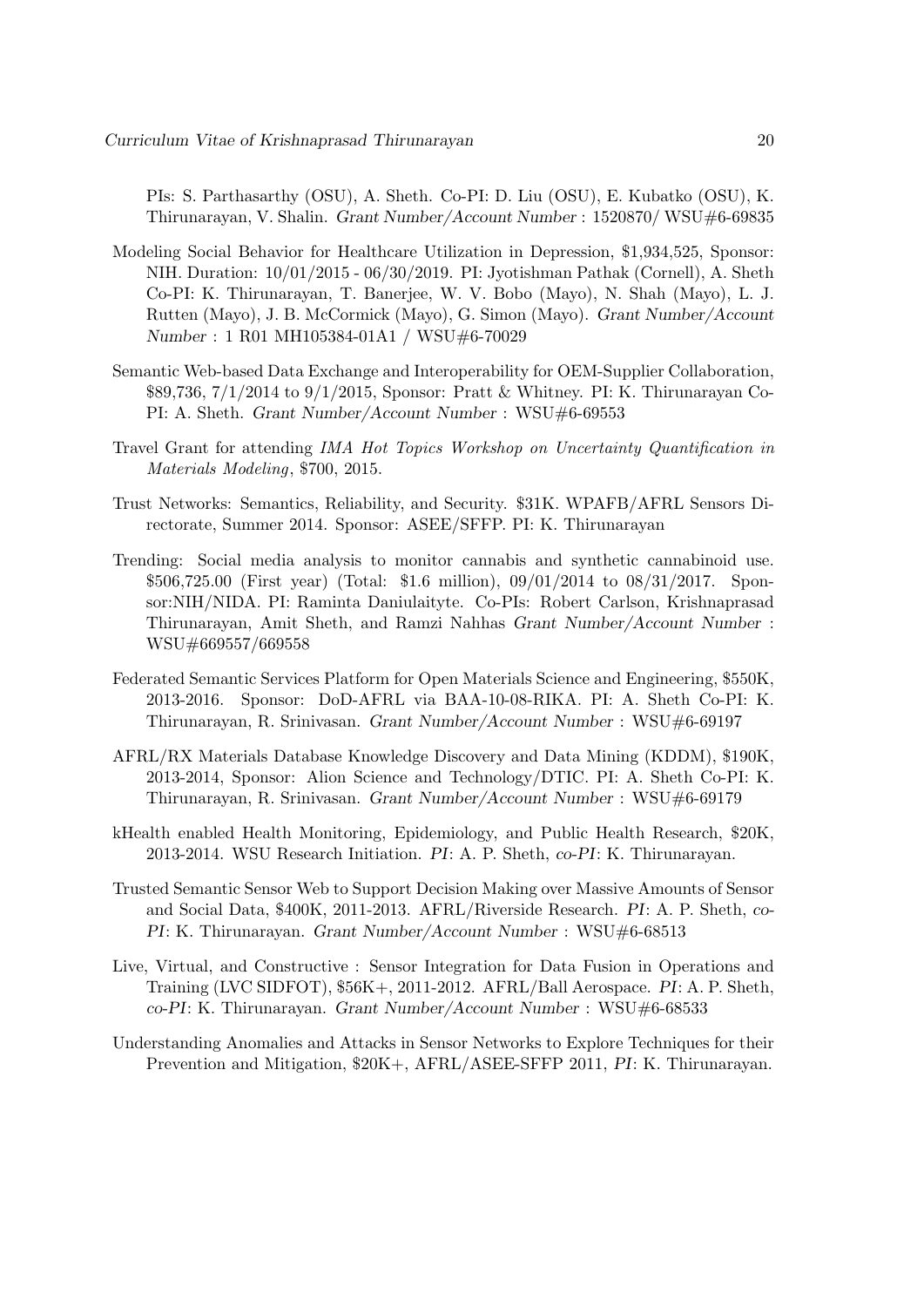- Trusted Semantic Sensor Web Phase I, \$148K + \$29K, 2010. AFRL/SAIC. PI: A. P. Sheth, co-PI: K. Thirunarayan. Grant Number/Account Number : WSU#6-67320/6- 67599
- Spatio-Temporal-Thematic Queries of Semantic Web Data: A Study of Expressivity and Efficiency, \$120K + \$16K, 2008-2010. NSF. PI: A. P. Sheth, co-PI: K. Thirunarayan. Grant Number/Account Number : WSU#6-67426/6-67679
- Electronic Patient Care Tracking (EPCT), \$40K, Summer 2009, WSU TecÊdge Academic Pipeline, PI: Jack Jean, co-PI: K. Thirunarayan, B. Wang, and Y. Pei. Grant Number/Account Number : WSU#6-67659.
- Trusted Semantic Sensor Web, \$300K, 3/2009-2/2010. AFRL/SAIC. PI: A. P. Sheth, co-PI: K. Thirunarayan. Grant Number/Account Number : WSU#6-67320
- Ontology and Semantic Aided Human Cognition Knowledge Discovery, \$400K, 4/2009- 9/2010. AFRL/H. Jackson Foundation. PI: A. P. Sheth, co-PI: K. Thirunarayan. Grant Number/Account Number : WSU#6-67319
- Trusted Semantic Sensor Web, \$126K, 2008-2009. AFRL/SAIC. PI: A. P. Sheth, co-PIs: K. Thirunarayan and B. Wang. Grant Number/Account Number : WSU#6-67320
- Travel Grant for attending NSF Workshop Teach Scheme Reach Java, \$1000, 2009.
- AFRL-DAGSI Ohio Student Faculty Graduate Fellowship Program. PI: K. Thirunarayan (with Joshua K. Pschorr), \$57,767 + \$7,221, 2008-2009. Grant Number/Account Number : WSU#6-67275
- Travel Grant for attending NSF Workshop Teach Scheme Reach Java, \$1000, 2007.
- Travel Grant for attending European Semantic Web Conference, \$1000, 2007.
- Metadata for Timelining Events, \$15K, daytaOhio-LexisNexis, 2007. PI: K. Thirunarayan. Grant Number/Account Number : WSU#6-66496
- Metadata for Timelining Events, \$78,724, WCI-daytaOhio-LexisNexis, 2006. PI: K. Thirunarayan. Grant Number/Account Number : WSU#6-66496 (Plus, \$25K for equipment from daytaOhio)
- Information Extraction from Semi-Structured Documents, \$39K, AFRL-WBI (SKM), 2004- 2005. PI: K. Thirunarayan. Grant Number/Account Number : WSU#6-65785
- Information Extraction from Semi-Structured Documents, \$65K, AFRL-WBI (SKM), 2003- 2004. PI: K. Thirunarayan. Grant Number/Account Number : WSU#6-65487
- Computer-Assisted Document Interpretation Tools, \$25K, NSF SBIR Phase IIB with Cohesia Corporation, 2002. WSU-PI: K. Thirunarayan. Grant Number/Account Number : DMI-0078525/WSU#6-65304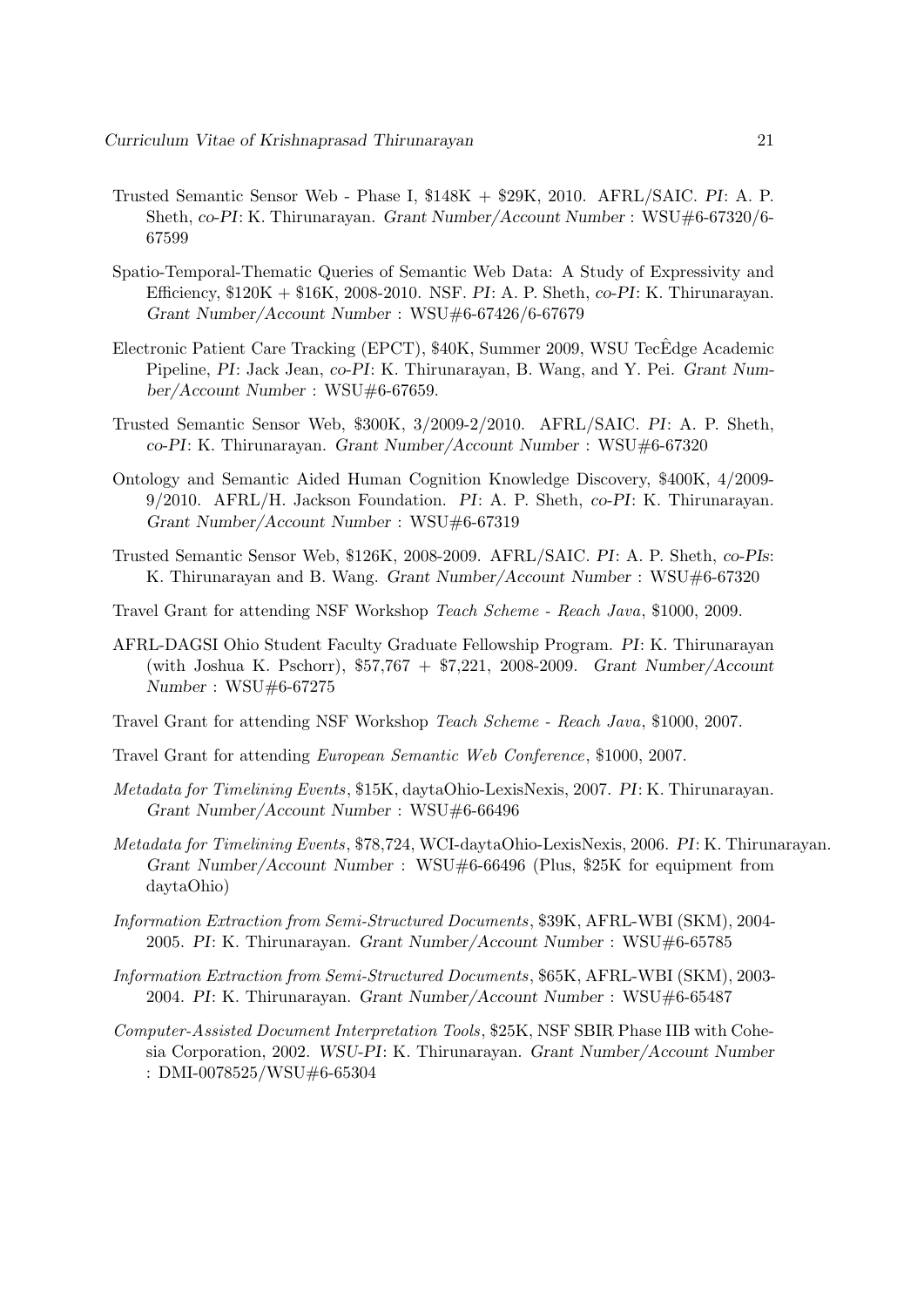- Computer-Assisted Document Interpretation Tools, \$75K, NSF SBIR Phase II with Cohesia Corporation, 2000-2002. WSU-PI: K. Thirunarayan. Grant Number/Account Number : DMI-0078525/WSU#6-64641
- Mixed-Signal Modelling for System Level Simulation, \$50K, AFRL/DAGSI, 2001-2003. WSU-PI: K. Thirunarayan. Proposal Number/Account Number : WSU#01-279- 10/WSU#6-65006
- Advanced Global Information Methodology for Improved C4ISR System Integration, \$53K, AFRL/DAGSI, 1999. WSU-PI: K. Thirunarayan. Account Number : WSU#99-396- 10/WSU#6-64099
- Computer-Assisted Document Interpretation Tools, \$21K, NSF SBIR Phase I with Renaissance Engineering, 1999. WSU-PI: K. Thirunarayan. Grant Number/Account Number : DMI-9860316/WSU#6-64001
- Java interface to a VHDL/VHDL-AMS parser, \$17K, WPAFB contract, 1997. PI: K. Thirunarayan.
- Microsoft Instructional Lab Grant for software licenses valued at \$48,207. The software includes copies of Visual J++, Microsoft Office 97 Professional and Windows NT. (Co-Is: P. Bergstein, P. Mateti, K. Meyer, and S. Narayanan.)
- Microsoft Instructional Lab Grant for software licenses valued at \$19,450. The software includes 50 copies each of Visual C++, Microsoft Office Professional and Windows 95. (with: S. Narayanan and K. Meyer.)
- VHDL-93 Parser in SWI-Prolog: A Basis for Design Query System, \$25K, Air Force Office of Scientific Research (AFOSR), 1995. PI: K. Thirunarayan. Proposal/Account Number : WSU#95-102-10/WSU#662800 (The parser conforms to IEEE 1076-1993 Standard of VHDL.)
- Implementation of an Efficient Inheritance Reasoner, Research Initiation Award of \$51K, National Science Foundation (NSF), 1990-92. Program: Knowledge Models and Cognitive Systems. PI: K. Thirunarayan. Grant Number: IRI-9009587
- The Design and Implementation of an Inheritance Reasoner, Research Challenge Award of \$20K, The State of Ohio, 1989-91. PI: K. Thirunarayan. Account Number : WSU#660818

#### Patent Application

U.S. Provisional Patent application Serial No. 61/863,173 (Atty. Dkt. No. 108231.8PRO) entitled "SEMANTIC PERCEPTION" and filed August 7, 2013.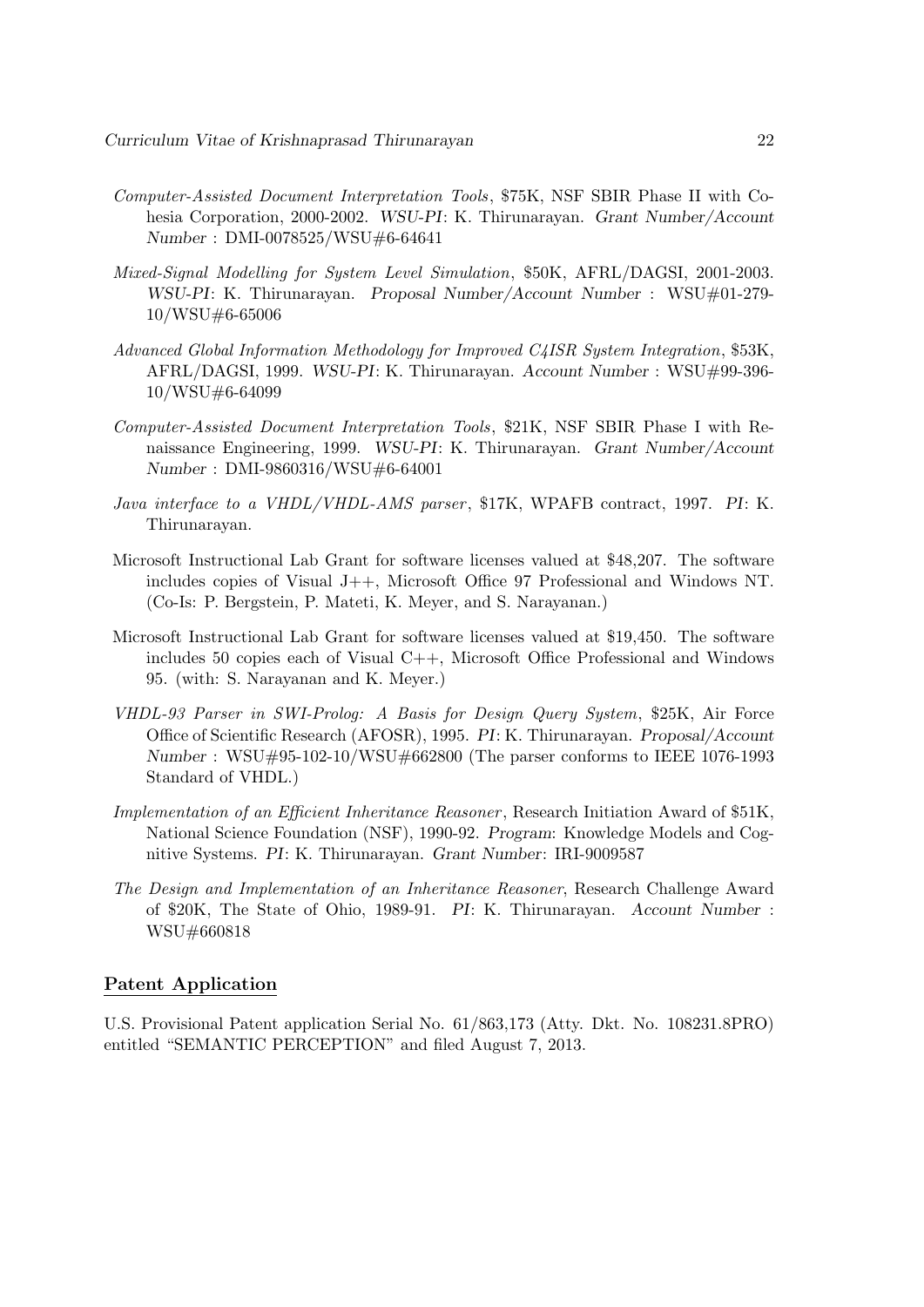### Teaching

- CS3190 Programming Language Workshop in Scala (1 credit)
- CS3190 Programming Language Workshop in Python (1 credit)
- CS3180/5180 Comparative Languages
- CS7100 Advanced Programming Languages
- CS7120 Functional and Logic Programming
- CS7200 Design and Analysis of Algorithms
- CS7800 Information Retrieval
- CS340 Programming Language Workshop in Java (1 credit)
- CS340 Programming Language Workshop in  $C#$  (1 credit)
- CS340 Programming Language Workshop in Python (1 credit)
- CS466/666 Formal Languages and Automata
- CS480/680 Comparative Languages
- CS499 Introduction to Information Retrieval
- CS774 Logic Programming
- CS776 Functional Programming
- CS780 Compiler Design and Construction I
- CS781 Compiler Design and Construction II
- CS784 Programming Languages
- CS707 Information Retrieval
- CS884 Advanced Topics in Programming Languages
- CEG 860 Object-Oriented Programming
- CEG 790 Collaborative Design of a System-on-a-Chip
- CS/CEG 891 Knowledge Representation and Reasoning : Linear Algebra Applications
- CS 891 Information Retrieval, Extraction and Management
- CS799 Special topics in AI: Knowledge Representation and Reasoning
- Java : Platform Independent Software Technology
- Also taught: CS141, CS142, CS240, CS241, CS242, etc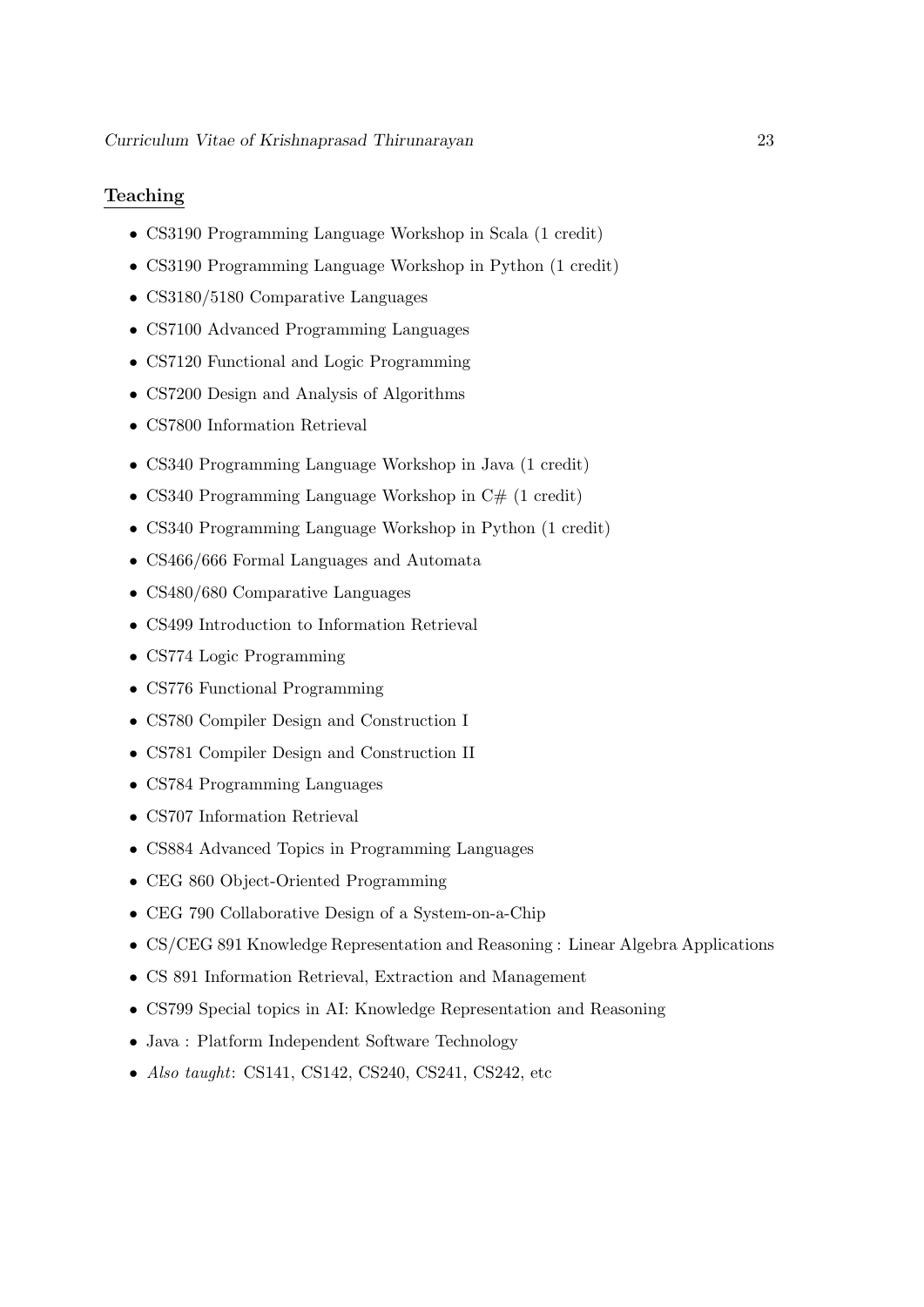### Online Material URL

http://cecs.wright.edu/~tkprasad

## Doctoral Students with Dissertation Title

(Additionally, on 40+ Ph.D. Dissertation Committees https://etd.ohiolink.edu/apexprod/rws\_olink/r/1501/6 since 2008)

- Hussein S. Al-Olimat: "*Knowledge-Enabled Entity Extraction*". 2019. (Now with Tempus, Chicago, IL). (Winner of Graduate Student Excellence Award for Ph.D. in CSE.)
- Kalpa Gunaratna: "Semantics based Summarization, Alignment, and Utilization of Semi-structured Data on the Web ". 2017. (Joint with A. Sheth) (Now with Samsung Electronics, San Francisco, CA).
- Pramod Anantharam: "Knowledge-empowered Probabilistic Graphical Models for Physical-Cyber-Social Systems", 2016. (Joint with A. Sheth) (Offered: 'Eric and Wendy Schmidt Data Science for Social Good' Fellowship for Summer 2014) (Now with Bosch USA, Pittsburgh, PA). (Winner of Graduate Student Excellence Award for Ph.D. in CSE.)
- Chad Arnold: "Combating Integrity Attacks in Industrial Control Systems", 2014. (Joint with J. Butts) (Now with NASIC, Dayton, OH).
- Trivikram Immaneni: "A Hybrid Approach to Retrieving Web Documents and Semantic Web Data", 2008. (Now with Globality, Inc, Palo Alto, CA.) (Winner of Graduate Student Excellence Award for Ph.D. in CSE.)
- Stephen P. Carl: "A Framework for Experimentation in Memory Management Systems", 2005. (Tenured Associate Professor, http://scarl.sewanee.edu/)
- Kevin Cleereman: "Programming Language Support for Safe Memory Management. (Formerly with WPAFB-AFRL: Sensors Directorate) (Unfinished)

## Masters' Students with Thesis Title

(Additionally, on 45+ MS Thesis Committees https://etd.ohiolink.edu/apexprod/rws\_olink/r/1501/6 since 2004)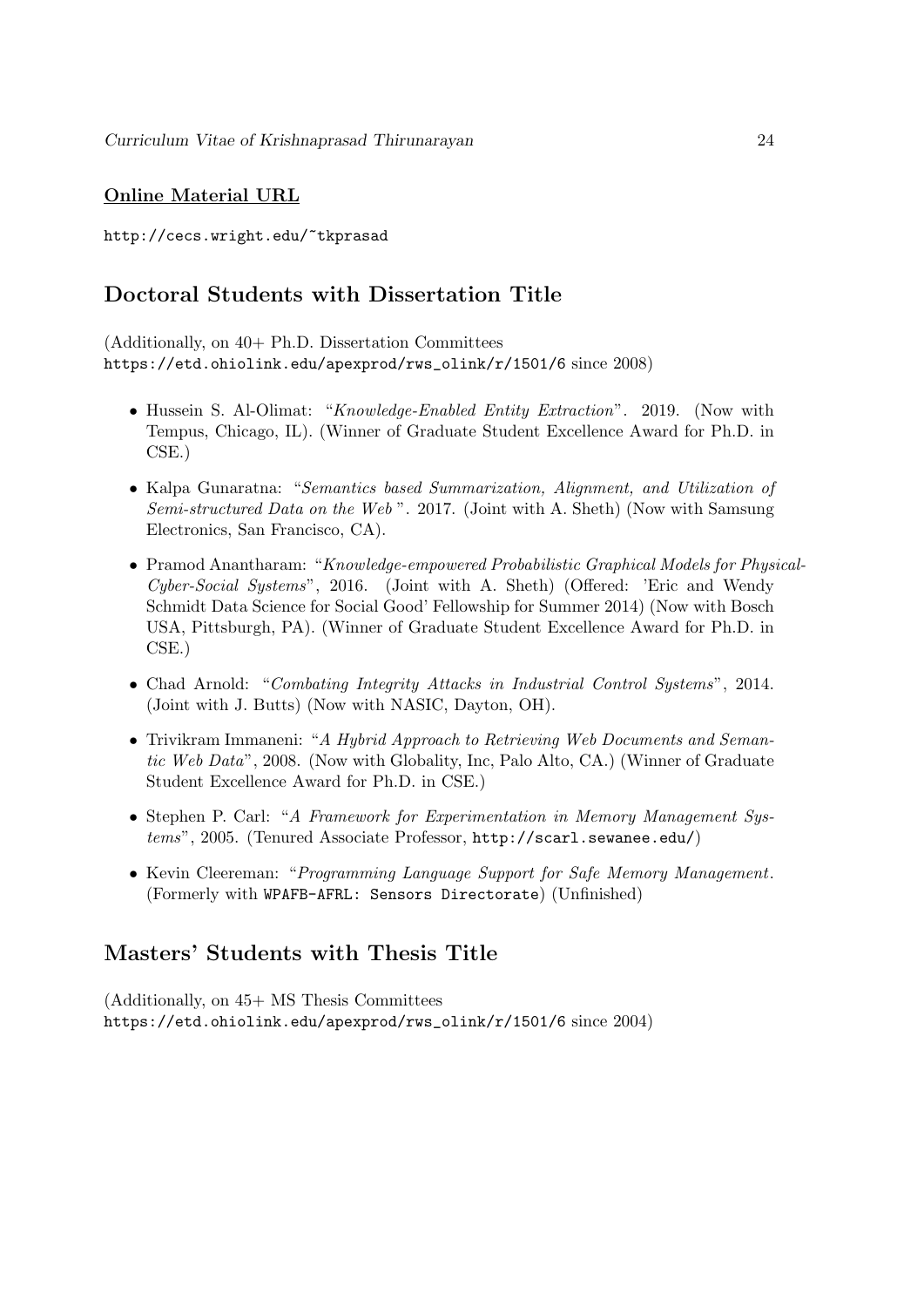- Michael Partin: "Scalable, Pluggable, and Fault Tolerant Multi-Modal Situational Awareness Data Stream Management Systems". (Co-Advisor) (Now with Cognovi Labs)
- Shruti Kar: "Multi-scale and Multi-modal Streaming Data Aggregation and Processing for Decision Support During Natural Disasters. (Now with InfoTrust)
- Venkatesh Edupuganti: "Harassment Detection on Twitter using Conversations".
- Rajeshwari Kandakatla: "Identifying Offensive Videos on YouTube". (Now with Volkswagen IECC)
- Jacob Ross: "Features for Ranking Tweets Based on Credibility and Newsworthiness". (Now with AFRL)
- Abhiram Tateneni: "Temporally Biased Search Result Snippets". (Now with Cognizant)
- Dharan Althuru: "Distributed Local Trust Propagation Model and its Cloud-based Implementation.". (Now with eBay)
- Joshua Pschorr: "SemSOS: An Architecture for Query, Insertion, and Discovery for Semantic Sensor Networks". (Winner of Graduate Student Excellence Award for M.S. in CS.) (Now with Amazon)
- Mastan Vali Shaik: "Design and Implementation of Timeline Application for News Documents". (Now with SuccessFactors (SAP))
- Venkatkalyan Potturi: "Implementation for a Coherent Keyword-Based XML Query Language".
- Sylvia George: "Word Correlation Assistant for Query Refinement". (Now with PTC)
- Dhanya Ravishankar: "Document Indexing and Semantic Search". (Winner of Graduate Student Excellence Award for M.S. in CS.) (Now with US Bank)
- Nalini Pitchika: "Issues and Techniques for Information Management". (Now with JPMorgan Chase & co)
- Vijayasree Jonnalagadda: "Extraction of Tabular Data from Heterogeneous Documents".
- Jun Lu: "Dependency Analysis and VHDL-AMS Programs Paritioning".
- Prasanna Soundarapandian: "Information Extraction for Reorganizing Specifications". (Now with ABAQUS)
- Chris Kinzig: "Summarizing Data using Compact Decision Rule sets". (Now with Ball Aerospace)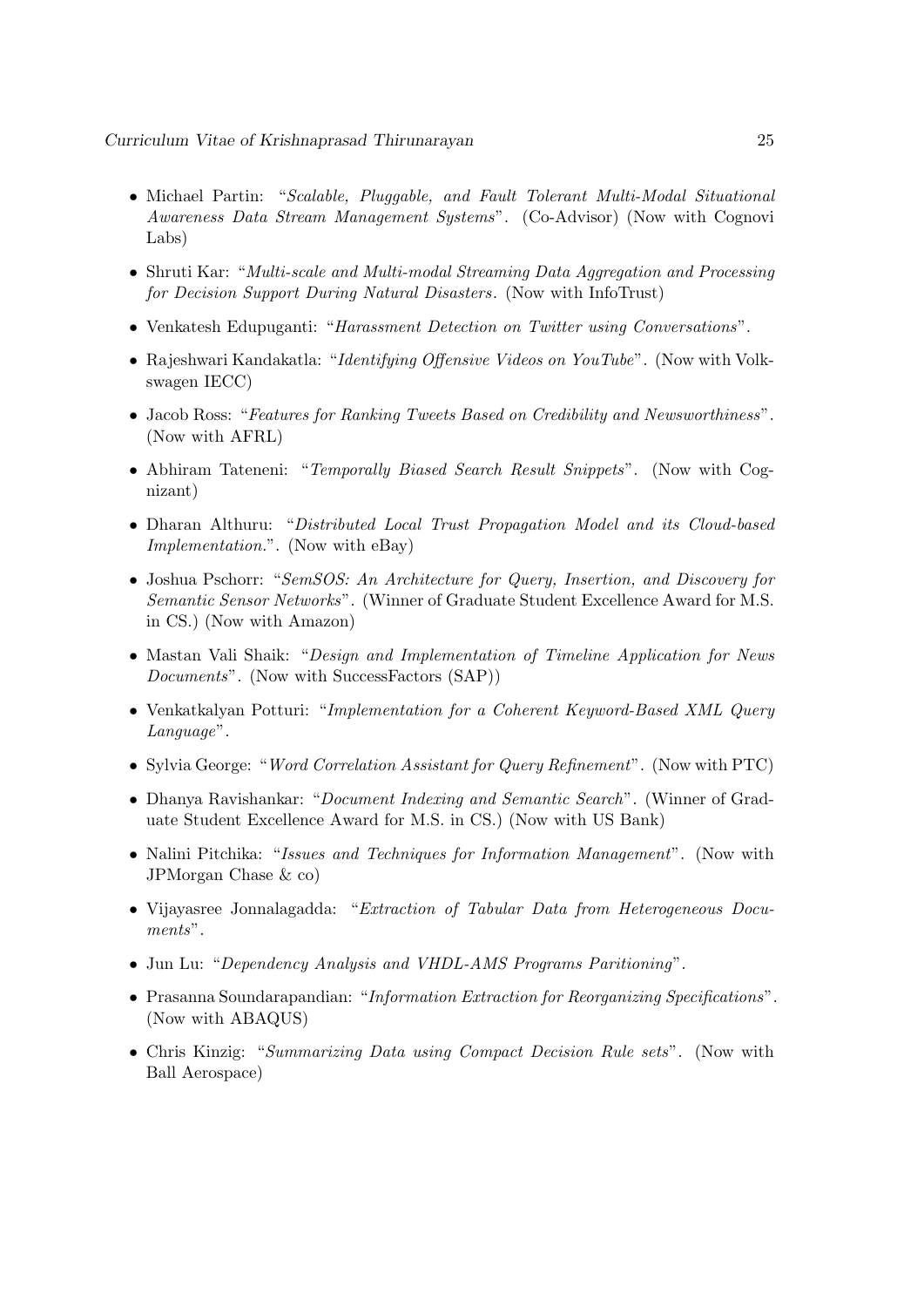- Tianrong Hu: "Java-based VHDL-AMS Browser".
- Laura DeBrock: "A VHDL-93 Hardware Description Browser".
- Robert Eastham: "Proof Strategies for Digital Circuit Verification".
- Mallikarjuna Mitnala: "A Language for Temporal Reasoning".
- Zhengjun Guo: "Object-Oriented Database: A Survey and an X-Window Based Interface".
- Yaqiong Zhang: "Expressive Nonmonotonic Inheritance Networks".
- Xixi Yang: "Integrating Deductive and Abductive Reasoning".
- Ross Rannells: "Abduction: A Survey and a Prolog Interpreter".
- Heather Kolano: "Expression Parsing and Code Generation". (Undergraduate Honors Student)

### Undergraduate Students with Thesis Title

• Brian Diekelman: "Structural Typing on the Java Virtual Machine with invokedynamic", 2012. (Winner of Undergraduate Research Support Grant for Fall 2012.) (Winner of Undergraduate Student Excellence Award for B.S. in CEG) (now with GoDaddy)

### Professional Membership

| Association                                             | Status | Dates                            |
|---------------------------------------------------------|--------|----------------------------------|
| Dayton Think Tank                                       |        | Current $2017$ – present         |
| American Association for Artificial Intelligence (AAAI) |        | Member $1989 - 2003$ , 2013-2014 |
| Association for Computing Machinery $(ACM + SIGPLAN)$   |        | Member $1990 - 2012$             |
| <b>IEEE</b> and <b>IEEE</b> Computer Society            |        | Member $1992 - 2012$             |

### Professional Service (Each Multiple Years)

- Reviewed Research Proposals for the NSF, NIH , AFRL,ASEE, and NSERC including for AF-SFFP and NSF GRFP. (For example, served on NSF Panels related to CS/EE in CISE and NIH Study Sections related to BCHI and CDMA.)
- Reviewer for: Indian-Israeli Joint Research Cooperation, Ministry of Science, Technology and Space, Israel and India.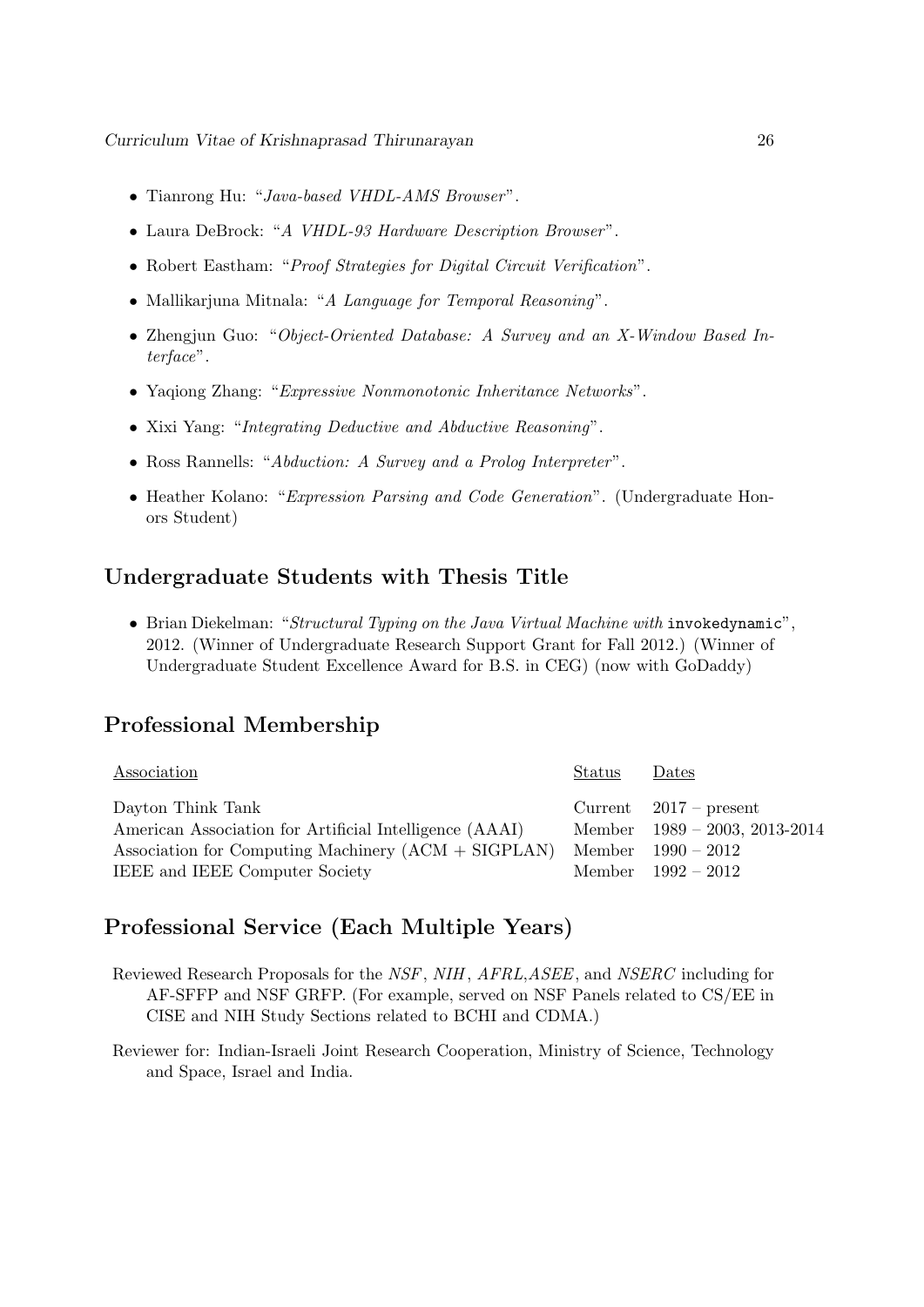Reviewer for: Chilean National Science and Technology Commission.

Reviewer (Default - Multiyear) for:

- IEEE Transactions on Concurrency and Computation: Practice and Experience
- International Journal of Semantic Web and Information Systems (IJSWIS)
- IEEE CogSIMA Conference
- International Semantic Web Conference (ISWC)
- Symposium of Logic Programming
- Conference on the Principles of Database Systems
- North American Conference on Logic Programming
- International Conference on Logic Programming
- Florida AI Research Society Conference
- IEEE Symposium on Collaborative Technologies
- Foundations of Software Technology and Theoretical Computer Science
- Computer and Mathematics with Applications
- IEEE International Conference on Tools with Artificial Intelligence
- International Conference on Information Systems and Engineering
- Indian International Conference on AI
- Annual ACM Southeast Conference,
- Intl. Conf. on Industrial and Engineering Applications of AI and Expert Systems
- Journal of Logic Programming
- IEEE Transactions on Systems, Man, and Cybernetics
- International Journal on Artificial Intelligence Tools
- International Journal of Computers and their Applications
- Journal of Engineering and Computer Innovations
- Journal of Internet and Information Systems
- Journal of Intelligent Systems (Special Issue: Web-based IR)
- International Journal of Pattern Recognition and Artificial Intelligence
- IEEE Concurrency
- IEEE Software
- IEEE Computer
- IEEE Internet Computing
- Journal of Data and Knowledge Engineering
- International Journal of Intelligent Information and Database Systems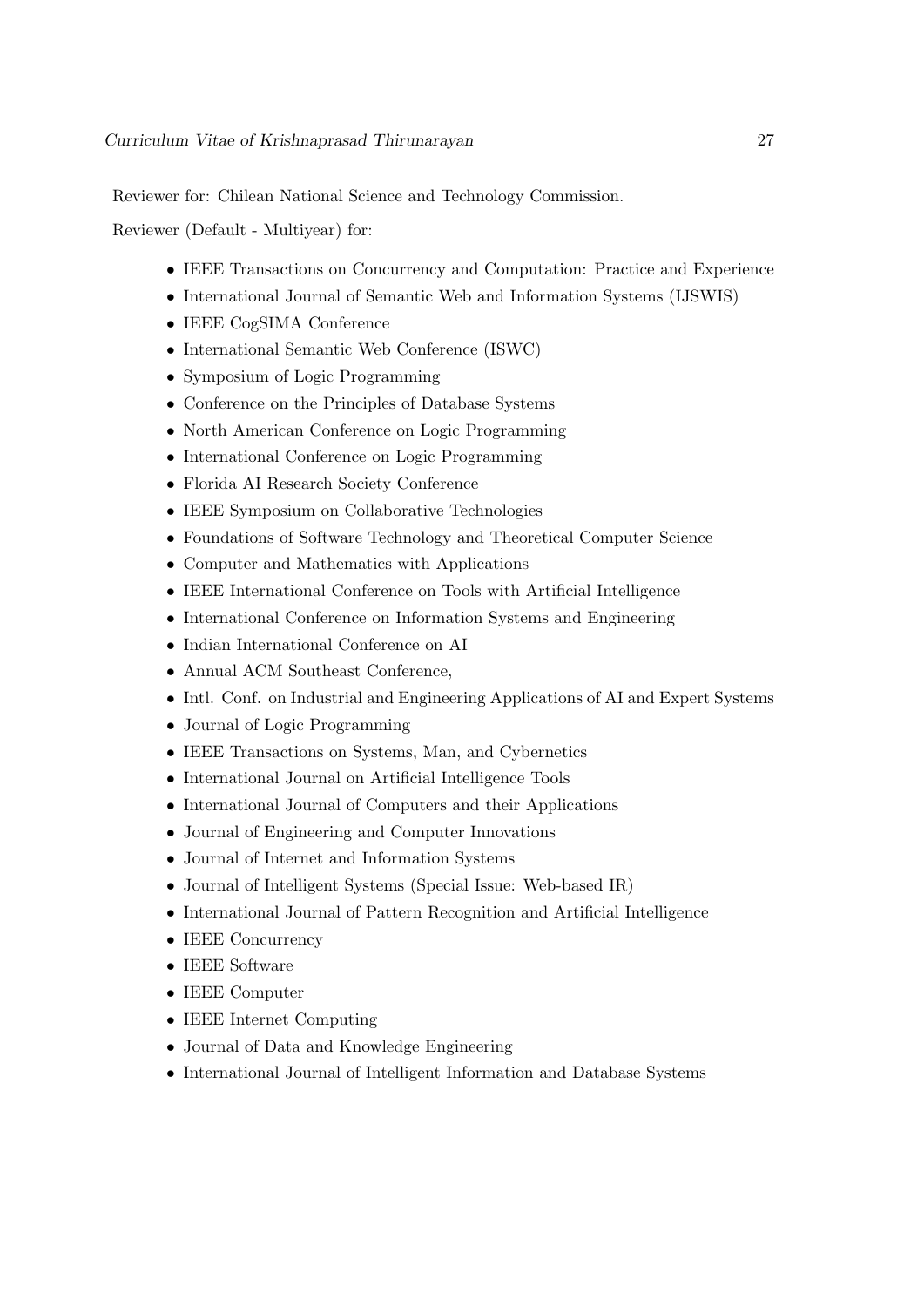- Journal of Applied Intelligence
- Journal of Web Semantics
- Semantic Web Journal
- Sensor Networks Journal
- MDPI: Sensors Journal
- MDPI: Computing and Artificial Intelligence
- MDPI: Big Data and Cognitive Computing
- Journal of Computer Languages, Systems and Structures
- Applied Soft Computing
- Journal of Security and Communication Networks
- IEEE Internet of Things Journal
- ACM Journal of Data and Information Quality
- IEEE World Forum on Internet of Things
- AACL-IJCNLP 2020
- AACL 2020 conference (The Annual Conference of the Asia-Pacific Chapter of the Association for Computational Linguistics)
- CySoc 2020 International Workshop on Cyber Social Threats at ICWSM 2020
- 2021 International Workshop on Artificial Intelligence and Big Data Analytics Emerging Opportunities, Challenges, and Solutions

Session Organizer for a special track on

- ""Disaster Response and Recovery" at NSF Convergence Accelerator Planning Symposium for AI for Disaster Management - Mitigation, Preparedness, Response, Recovery, Resiliency, 2019.
- "Semantic Web" at Indian International Conference on Artificial Intelligence, 2005.
- "Semantic Web and Information Retrieval" at Indian International Conference on Artificial Intelligence, 2007 and 2009.

Member of Organizing Committee for "NSF EarthCube Domain End-User Workshop: Science-Driven Cyber-infrastructure Needs in Solar-Terrestrial Science", 2014.

Session Chair for

- "Software Engineering" at the IEEE National Aerospace and Electronics Conference.
- "Web Services and Service-based Approaches" at the International Conference on Information Systems and Engineering,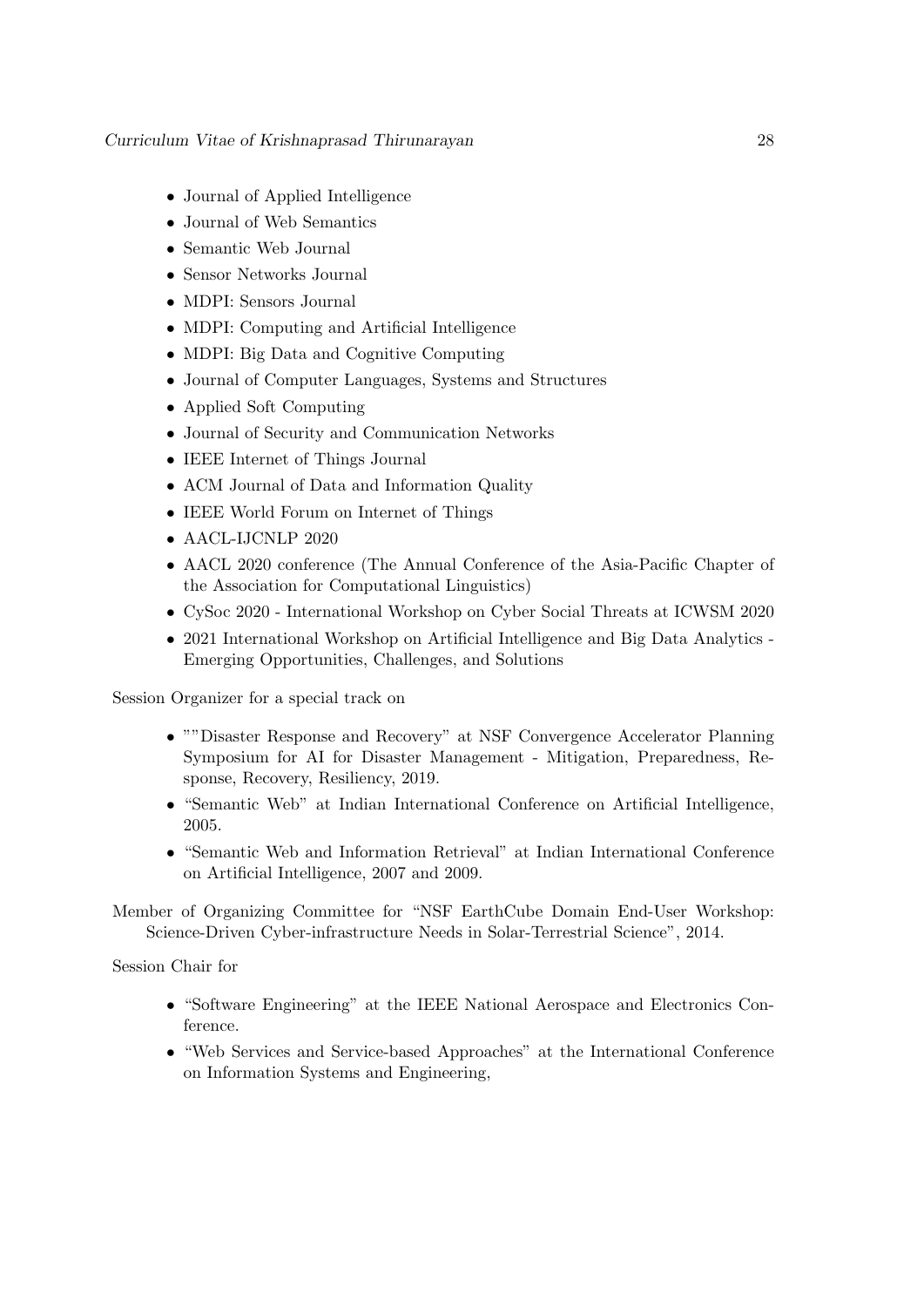- "Intelligent Querying" at International Conference on Applications of Natural Language to Information Systems.
- "Semantic Web and Information Retrieval" at Indian International Conference on Artificial Intelligence.
- "Information Management + Retrieval + Databases" at Information and Knowledge Engineering Conference.

Program Committee Member (Default - Multiyear) for:

- Florida AI Research Society Conference (FLAIRS)
- International Conference on Information Systems and Engineering
- Indian International Conference on AI (IICAI) (Also, on Best Paper Award Committee.)
- Canadian Semantic Web Working Symposium.
- Intl Conf. on Applications of Natural Language to Information Systems (NLDB).
- International Workshop on Ontologies and Information Systems for the Semantic Web.
- Conference on Information and Knowledge Management (CIKM).
- International Symposium on Methodologies for Intelligent Systems (ISMIS)
- The Joint International workshop on Metamodels, Ontologies, Semantic Technologies, and Information Systems for the Semantic Web
- International Workshop on Semantic Web and Provenance Management (SWPM)
- Workshop on Trust and Privacy on the Social and Semantic Web
- Workshop on User Profile Data on the Social Semantic Web
- ACM SAC Semantic Web and Application (SWA) track
- WoLE 2012 Web of Linked Entities (Collocated with ISWC).
- Second International Workshop on Semantic Web and Provenance Management (Colocated with ESWC)
- The International Conference on Collaboration Technologies and Systems (CTS)
- 2nd International Workshop on Analytics for Cyber-Physical Systems (ACS-2013)
- The First International Workshop on the role of Semantic Web in Literature-Based Discovery, Co-located with the 6th International Conference on Bioinformatics and Biomedicine (IEEE BIBM Workshop 2012)
- 1st International Workshop on Cybersecurity of Online Social Networks (CSOSN 2012)
- Workshop on Management and Interoperability of Open Environmental Data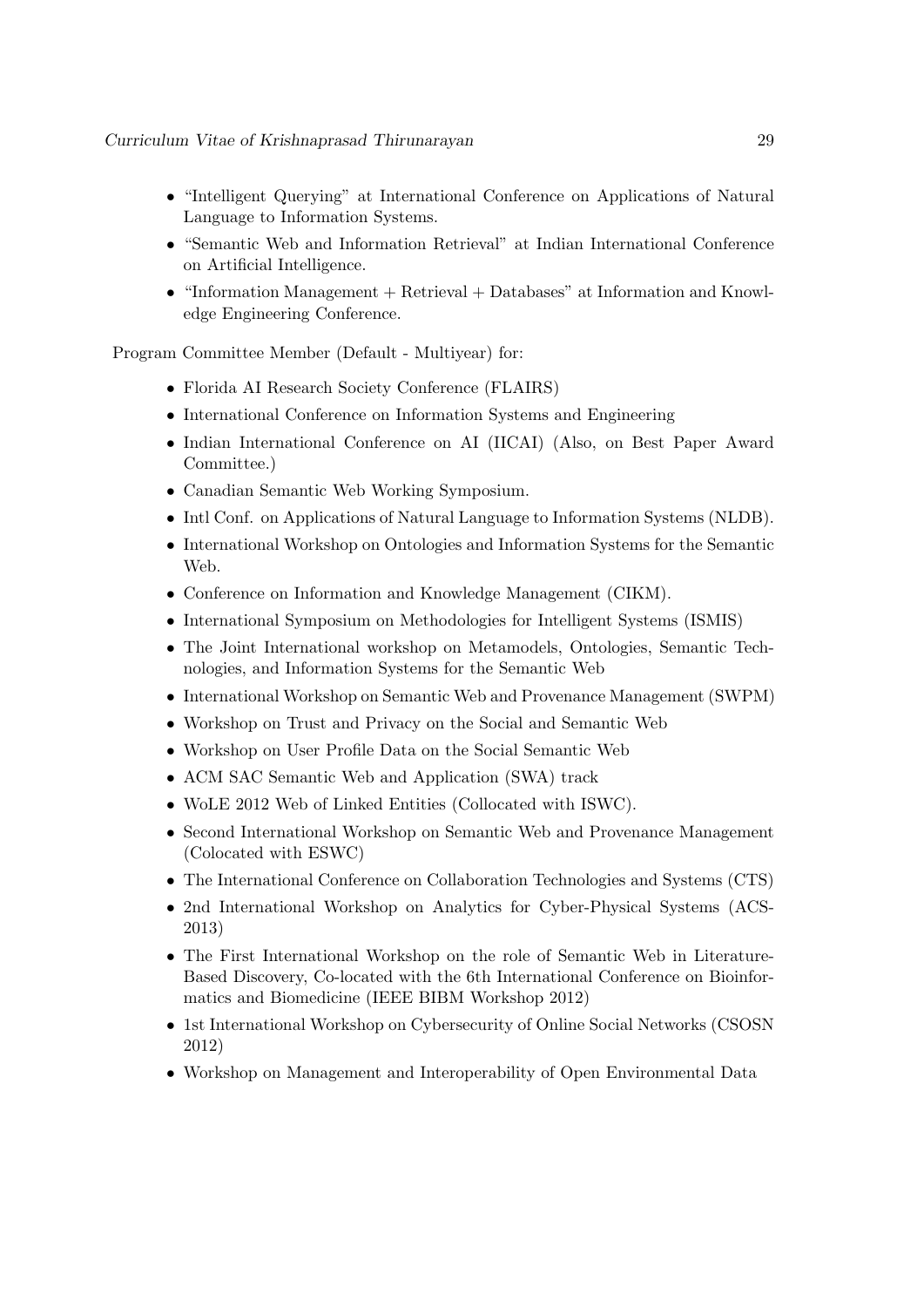- International Semantic Web Conference (ISWC)
- The Second IEEE/ASE International Conference on Big Data Science and Computing
- 1st International Workshop on Semantics for Big Data on the Internet of Things (SemBIoT 2014) Co-located with IEEE Big Data.
- IEEE BigData 2014 Workshop on Enterprise Big Data Semantics and Analytics Modeling.
- International Conference on Contemporary Computing
- International Workshop on Data Analytics for Dynamic Environments
- International Workshop on Summarizing and Presenting Entities and Ontologies
- International Workshop on Semantic Technologies for Information-Integrated Collaboration
- International Conference on Ontologies, DataBases, and Applications of Semantics (ODBase)
- WWW 2017 : International World Wide Web Conference (Semantic and Knowledge Track)
- International Workshop on Summarizing and Presenting Entities and Ontologies (SumPre)
- AAAI 2016 Fall Symposium on Privacy and Language Technologies.
- International Workshop on Semantic Technologies for Information-Integrated Collaboration (STIIC)
- International Conference on Contemporary Computing (IC3)
- IEEE International Multi-Disciplinary Conference on Cognitive Methods in Situation Awareness and Decision Support (IEEE CogSIMA)
- EYRE '18 (1st and 2nd International Workshop on EntitY REtrieval).
- EYRE '20 (International Workshop on EntitY Retrieval and lEarning).
- CKG2018/19 (1st and 2nd International Workshop on Contextualized Knowledge Graphs)
- ICIIT 2018 (Third International Conference on Intelligent Information Technologies)
- International Conference on Contemporary Computing (IC3).
- WWW 2018: 27th International World Wide Web Conference, 2018 (Web Mining and Content Analysis)
- The Web Conference (WWW)
- 3rd Biennial International Conference on Nascent Technologies in Engineering (ICNTE 2019) (Advisor)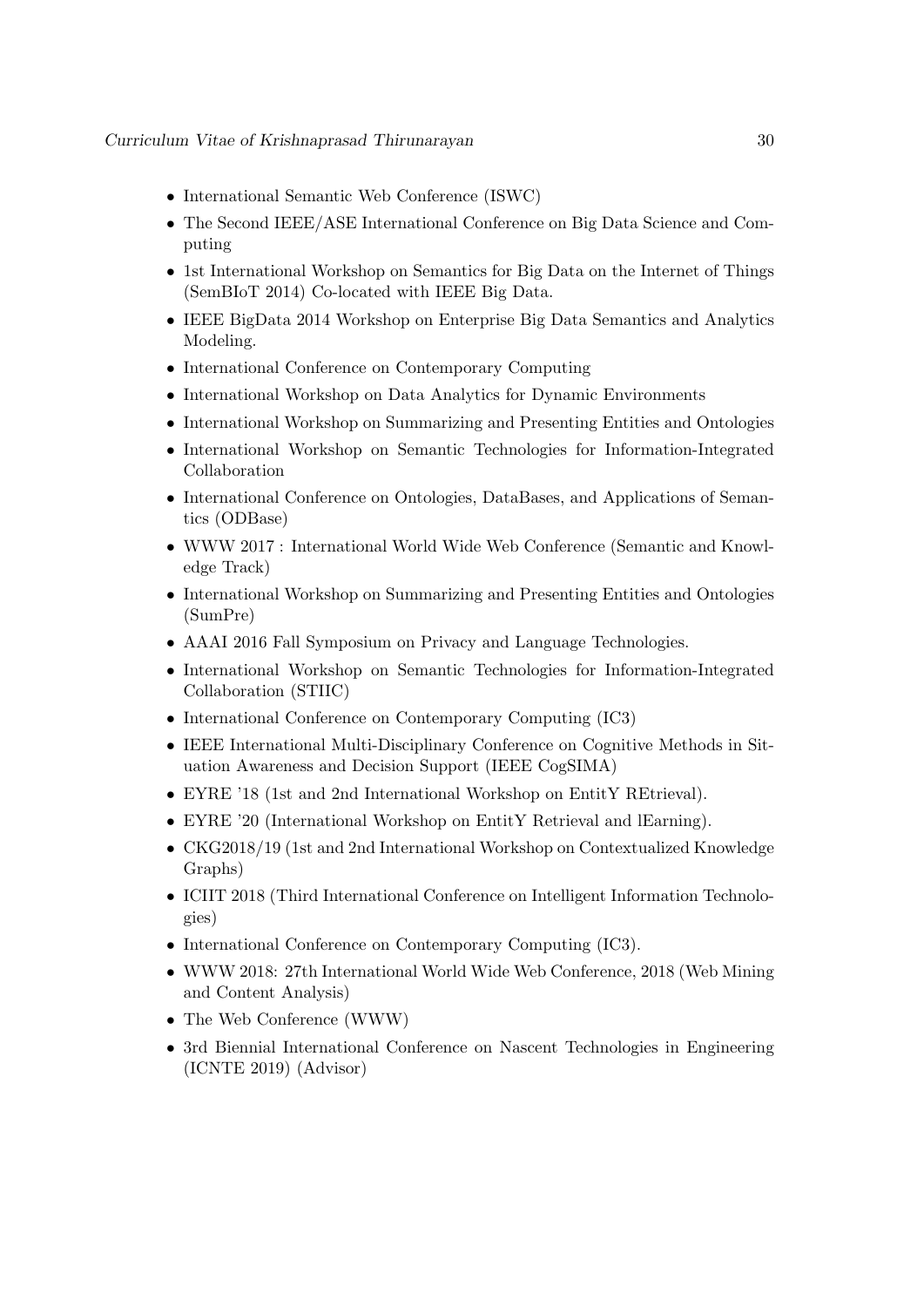• PAL: Privacy-Enhancing Artificial Intelligence and Language Technologies (Colocated with AAAI Spring Symposium)

Proceedings Chair and Co-Editor of:

- The Semantic Web ISWC 2015, 14th International Semantic Web Conference, LNCS XXXX, Springer-Verlag (Heidelberg), October 2015.
- The Semantic Web ISWC 2009, 8th International Semantic Web Conference, LNCS 5823, Springer-Verlag (Heidelberg), October 2009.
- The Semantic Web ISWC 2008, 7th International Semantic Web Conference, LNCS 5318, Springer-Verlag (Heidelberg), October 2008.

Book Reviewer:

- in the area of *Programming Languages and Compilers* for Morgan Kaufmann, John Wiley, McGraw Hill, Addison-Wesley, Prentice Hall, Taylor and Francis Publishers, etc.
- in the area of *Databases* for Addison Wesley.

Invited Talks/Tutorials:

- Krishnaprasad Thirunarayan: "Insightful Data Analytics with Applications", AIM Global Inc., March 2022. (Invited Talk)
- Krishnaprasad Thirunarayan: "Java Design Goals", School of Computer Science and Engineering, Vellore Institute of Technology, February 2022. (Invited Talk)
- Hussein Al-Olimat, Amir Hossein Yazdavar, Krishnaprasad Thirunarayan, Amit P. Sheth: "Location Extraction and Georeferencing in Social Media: Challenges, Techniques, and Applications", 15th International Conference on Information Systems for Crisis Response and Management (ISCRAM '18 Geo-tutorial)
- "Semantics-enhanced Cyberinfrastructure for ICMSE : Interoperability, Analytics, and Applications", June 2018. (Invited Presentation) https://www.slideshare.net/knoesis/semanticsenhanced-cyberinfrastructure-for-icmse-
- "Big Data and Trust: A Short Course", Veermata Jijabai Technological Institute (VJTI), Mumbai, India. (Dec 26 - Dec 31, 2016)
- "Big Data Challenges and Trust Management: A Personal Perspective", CTS 2016. https://www.slideshare.net/knoesis/big-data-and-trust-cts2016
- "Trust Management: Multimodal Data Perspective", CTS 2015. https://www.slideshare.net/kno (71K views as of 512020)
- "Value-Oriented Big Data Processing with Applications", CTS 2015.
- "Semantic Technologies for Big Science and Astrophysics" (with Amit Sheth) at EarthCube End-User Workshop: Science-Driven Cyberinfrastructure Needs for Solar-Terrestrial Research. (2014)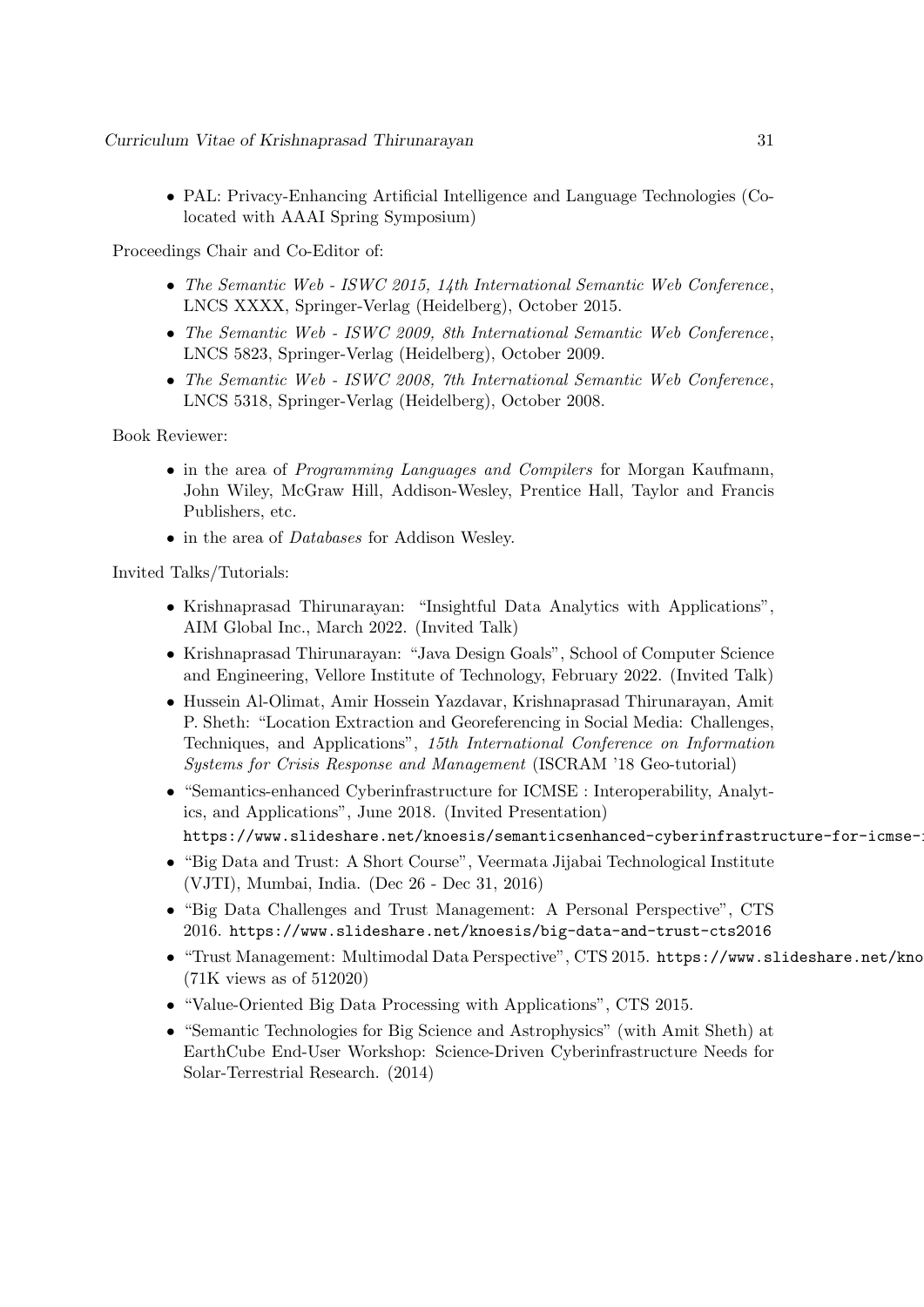- "Big Data and Smart Healthcare" for Honors Institute Symposium on Visions of the Future. (2014)
- Our CSCW paper "Cursing in English on Twitter" (with Wenbo Wang, Chen Lu, Amit Sheth) had multiple media mentions including Fast Company and Time.com.
- "Semantics-empowered Big Data Processing", University of Dayton. (2013)
- "Spatial Semantics enhanced Geoscience Interoperability, Analytics, and Applications", Workshop on Geospatial Semantics. (2013)
- Attended Warren Symposium 2012 upon invitation and hosted GeoVoCamp 2012.
- "Trust Networks", CTS-2012, Denver, Co. (2012)
- "Trust Networks", IICAI-2011, Tumkur, India. (2011)
- "Trust Networks: Interpersonal, Social and Sensors", CTS-2011, Philadelphia, PA. (2011)
- "Trust Networks: Interpersonal, Social and Sensors", INFOTECH-2010, Dayton, OH. (2010)
- "Research in Semantic Web and Information Retrieval: Trust, Sensors, and Search", Keynote talk at the: *International Seminar on Artificial Intelligence* and Applications at GMR Institute of Technology, India (2009).
- "An Introduction to Model Theory for Knowledge Representers" (1990), at the Indian Institute of Science, Bangalore, India.
- "The Semantics of Programming Languages" (1991), at the Indian Institute of Science, Bangalore, India.
- "Information Extraction from Semi-Structured Documents" (2004), at the Indian Institute of Science, Bangalore, India.
- "Paradoxes: The Seeds of Progress" at the ACM Student Chapter Meeting at the Wright State University, Dayton, Ohio in 1990.

### Chaired

- 1. Departmental Faculty Development Committee for two years.
- 2. University IT Committee for two years.
- 3. College Steering Committee for one year.
- 4. College Graduate Studies Committee for three year.
- 5. Departmental Colloquium Committee for three years.
- 6. Languages and Software Area Committee for three years.
- 7. Department Graduate Studies Committee for three years.
- 8. Department Graduate Admissions Committee for five years.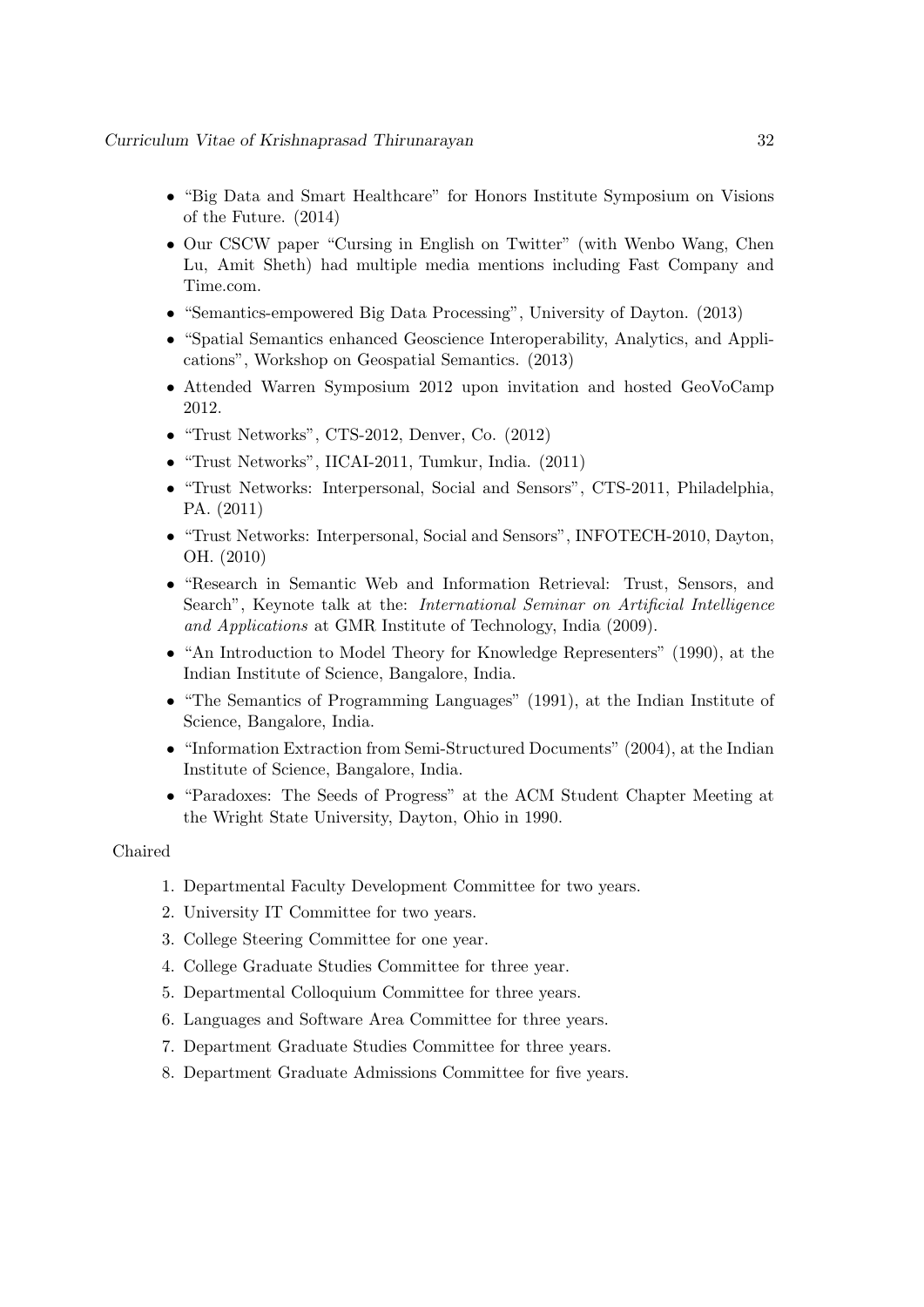- 9. University Promotion and Tenure Appeals Committee for a year.
- 10. Faculty Search Committee.

Have served on:

- University Committees: Library, Honors, Scholarships, Admissions, Graduate Council, Petitions, Information Technology, Classroom of the Future, Promotion and Tenure, Membership, Buildings and Grounds, Promotion and Tenure Appeals, and International Program Collaboration Committee (IPCC) for the Faculty Senate.
- College Committees: Faculty Development, Steering, Graduate Studies, Due Process, Curriculum, Library, Petitions.
- Department Committees: Admissions, Graduate Studies, Undergraduate, Ph.D., Colloquium, Faculty Development, CSE Website/Content Management Task Force, Faculty/Instructor/Chair Search Committees.
- Served as a Judge for 1989 ACM East-Central Programming Contest. I also contributed problems to 1991 ACM East-Central Programming Contest Trials held at Wright State University.
- Served as a Judge for 2009 ACM Programming Contest Trials held at Wright State University.
- Guest Judge for the Poster Session at NAECON IEEE PACE (Professional Activities Committee for Engineers) Seminar, IEEE Dayton Section.

### Selected Honors, Awards and Distinctions

- Secured first rank in Central School, Vadodara in All India Higher Secondary School Examination (CBSE).
- Secured second rank in my Bachelor of Technology (in Electrical Engineering) class at the Indian Institute of Technology, Madras.
- Secured first rank in my Master of Engineering (in Computer Science) class at the Indian Institute of Science, Bangalore.
- Adv. GRE (Engr.) Score (1982) = 920. Adv. GRE (CS) Score (1984) = 920. (99th percentile started at 840 for both Subject Areas.)
- Awarded American Association of Artificial Intelligence Scholarship for presenting two papers at the Eleventh International Joint Conference on Artificial Intelligence (IJCAI-89), at Detroit, Michigan. Also Invited to participate (awarded Honorarium) for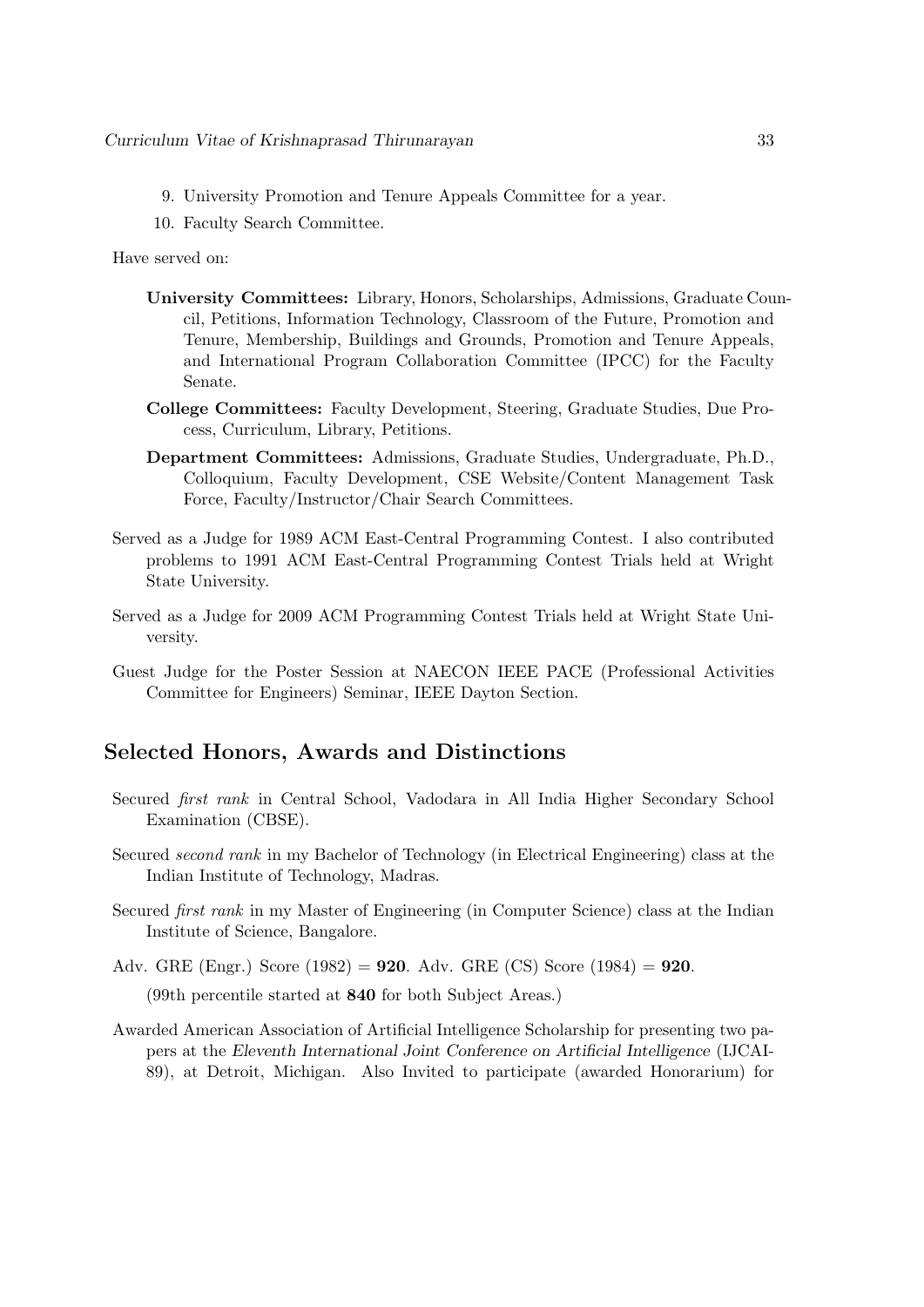Workshop for Defeasible Reasoning with Multiple Inheritance and Specificity, at St. Louis, Missouri.

- The work on circumscription has been cited in papers appearing in the Journal of the ACM (by Kolaitis and Papadimitriou), the Journal of Logic Programming, the Proceedings of the AAAI, etc and in books on Nonmonotonic Reasoning. The work on Parallel Term Matching has been cited in papers in the SIAM Journal of Computing (by Dwork, Kanellakis and Stockmeyer). The work on Inheritance has been cited in papers appearing in the Artificial Intelligence Journal, the Proceedings of AAAI and IJCAI, the Journal of Computer and Systems Science, the Handbook of Logic Programming and Artificial Intelligence (by Horty) etc, and in the ACM Award Winning Doctoral Dissertation (by Geffner).
- The work on Abduction in Logic Programming referenced in US Patent number: "5812994" and titled "Apparatus and method for data processing and/or for control" from Canon (Sept. 22, 1998).
- Google search on "Comparative Languages" yields my CS480/CS680 Comparative Languages course web page at rank 1 (as of October 5, 2011).
- Google search on "Attribute Grammars" yields my lecture on the first page. (It was at rank 2 as of April 2008 (second entry on the first page following the Wikipedia article)).

http://web1.cs.wright.edu/~tkprasad/courses/cs784/L167AG.ppt

- Towards Geocoding Spatial Expressions (Vision Paper) won second place CCC Blue Sky Idea Award at ACM SIGSPATIAL 2019. (Authors: Hussein Al-Olimat, Valerie Shalin, Krishnaprasad Thirunarayan and Joy Sain)
- MobiCloud won the Technology Award at 2012 Fukuoka Ruby Award Competition (Collaborators: Ajith Ranabahu, Amit Sheth, E. Michael Maximilien, and K. Thirunarayan)
- Research Poster by my advisee Pramod Anantharam: "Dynamic Update of Multimodal Schedule Networks for Accurate Commuter Recommendation" won Award at IBM IRL, New Delhi, Summer 2012.
- Winner of Achievement and Service Award at Indian International Conference on Artifical Intelligence, 2005, 2007, 2009, and 2011.
- Winner of Recognition for Outstanding Service to Children by YGIC Parent Forum, 2008. President of YGIC, 2011.
- Winner of 2007-2008 College of Engineering and Computer Science Outstanding Faculty Award.
- Winner of 2011 Fritz J. Russ Award from Dayton Section of the IEEE.